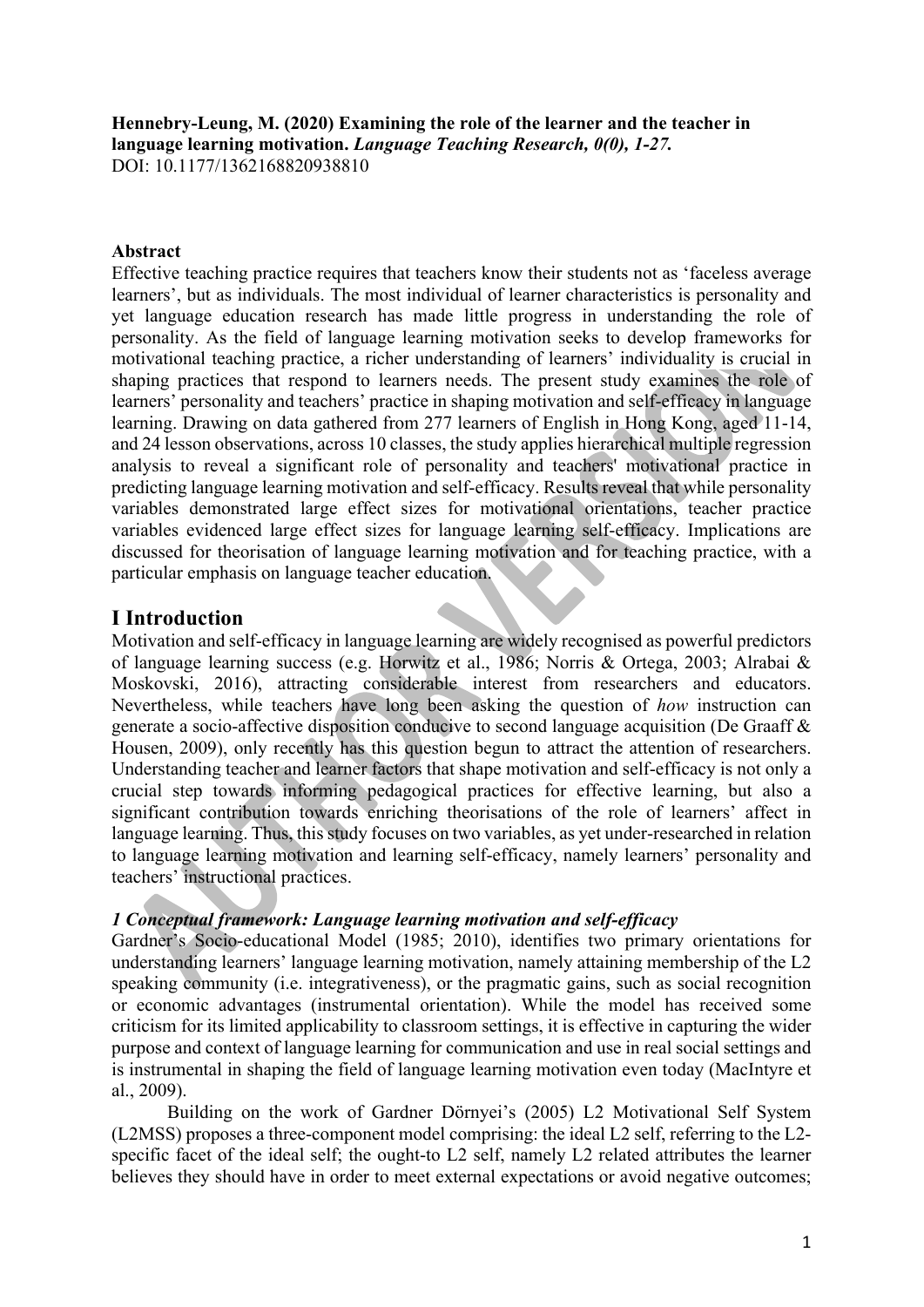and the L2 learning experience, concerning the motivational impact of the learning environment. The ideal L2 self is considered a particularly powerful motivator driving learners to reduce the discrepancy between their actual self and their ideal self.

Research supports both the relevance of Gardner's Socio-educational model (e.g. Wei, 2007; Tran, 2018) and the selves components of Dörnyei's L2MSS (You & Dörnyei, 2016; Liu & Thompson, 2018; and see Al-Hoorie, 2018 for a meta-analysis) for explaining language learning motivation in the Chinese context. Indeed, integrativeness and instrumentality in the socioeducational model are considered as antecedents of the selves components of the L2MSS (Dörnyei, 2005). While studies have demonstrated the predictive power of integrativeness for language attainment (See Gardner, 2010 for a review), evidence suggests also the pedagogical potential of the possible L2 selves for promoting motivated learning (e.g. Chan 2014; Fukuda et al., 2011; Magid & Chan, 2012; Magid, 2014; Murray, 2013; Yashima, 2013). Notwithstanding existing support for the L2MSS, questions have been raised about the nature of the evidence this support draws on. Hiver and Al-Hoorie (2020), for example, proposes that a misapplication of structural equation modelling may call into question the unambiguous support for the role of vision espoused by You and Dörnyei (2016). Similarly, those studies that do point to a pedagogical benefit of the visionary element of the ideal L2 self for motivating learning (e.g. Chan 2014; Magid & Chan, 2012; Magid, 2014) typically rely on qualitative data and have been critiqued for a lack of adequate blinding potentially allowing for a Hawthorne effect, as well as for a lack of validity in outcome variables specifically relating to the ideal L2 self. In contrast with the focus that has been placed on these components, the L2 learning experience component of the L2MSS has received limited attention in theory or research (Dörnyei, 2019). Understanding the interplay between language motivation and teachers' instructional practice, as a significant aspect of the language learning experience, constitutes a potentially significant contribution to clearer theorisation of the L2MSS and to conceptualising language learning motivation as situated and contextually responsive.

Seeking to explore the influence of cultural context on motivational orientations, Chen et al. (2005) propose a new construct, termed the *required orientation,* capturing the significance of meeting educational requirements in Chinese settings in ways that existing models do not. They argue that in Chinese heritage societies particular significance is given to group expectations, which are themselves tied to requirements, particularly in the form of exam success. Meeting such requirements is considered a means of gaining social recognition and bringing credit to the family (Ng, 2003). To what extent this construct may constitute a culturespecific facet of the ought-to L2 self requires further theorization, yet studies have supported the relevance of this construct for understanding language learning motivation in contexts such as Hong Kong and Taiwan and this may be particularly so among school-age populations where learning and teaching are strongly shaped and directed by external requirements (Chen et al., 2005; AUTHOR, 2018; Warden and Lin, 2000).

In line with the L2MSS framework, the capacity to recognise oneself as a communicator in the L2 constitutes a key motivator (Henry, 2009). Language learning selfefficacy, referring to the degree to which learners believe they are capable of successfully learning a language, is fundamental to this capacity. While existing L2 motivation frameworks do not account for the role of self-efficacy, social cognitive theory emphasises the influence of self-efficacy in self-regulating motivation, influencing causal attributions of success and failure, the kinds of outcomes learners expect and the kinds of goals individuals set (Bandura, 1986; 1994). Specifically, self-efficacy influences the degree of effort an individual is willing to expend to achieve the task, as well as their persistence in the face of obstacles and is seen to be positively associated both with learning achievement and with learning motivation (Mills et al., 2007; Schunk and Usher, 2012; Williams and Williams, 2010). If motivation is understood as a process through which goal-directed activities are energized, directed and sustained, self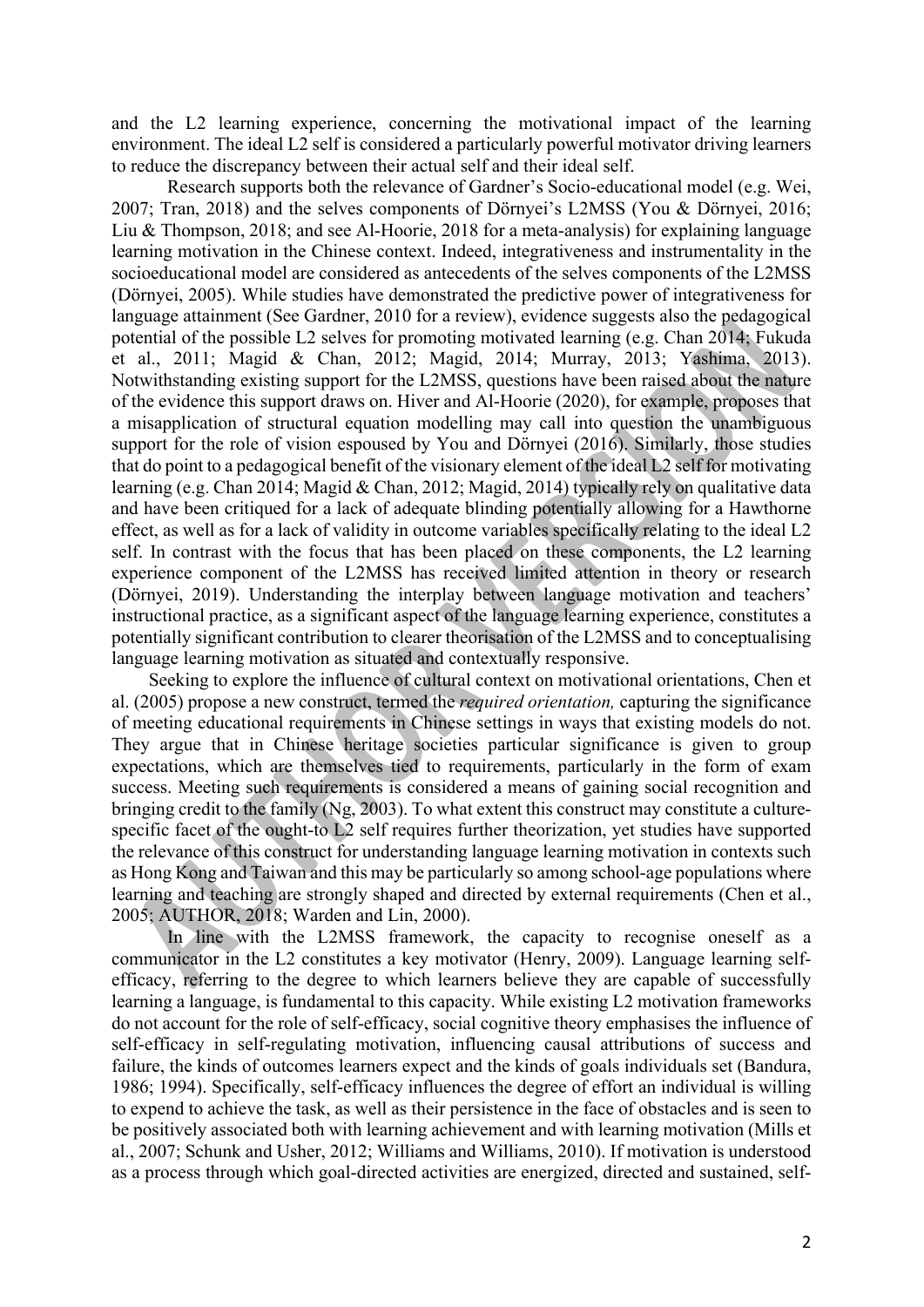efficacy is seen to have a particularly important effect on motivation, shaping influencing effort and persistence (Schunk & Usher, 2012). Emerging evidence points to the potential fruitfulness of examining the role of personality traits as important predictors of self-efficacy (Brown and Cinamon, 2016; Lent and Brown, 2008; Tang et al., 2008). Thus, part of the answer to the question of how instruction can promote language learning motivation may be lie in furthering our understanding of the factors that predict language learning self-efficacy.

### *2 Teachers' instructional practice*

Dörnyei (2001) proposes a systematic practice-oriented framework for understanding teacher motivational practice in language teaching; to date this remains one of, if not *the* only such framework. The framework proposes teacher motivational practice spanning four dimensions: *creating basic motivational conditions, generating initial motivation, maintaining and protecting motivation* and *encouraging positive retrospective self-evaluation.* The first three dimensions refer to teacher discourse strategies that can be seen as relevant to learning across domains, as well as those specific to language learning, such as promoting instrumental and integrative values. These dimensions reflect notions proposed, for instance, in expectancy value theory (e.g. Wigfield & Eccles, 1992), as well as goal setting theory (Locke, 1968). The fourth dimension, encouraging positive retrospective self-evaluation, draws on attribution theory (Covington, 1998), focussing on building learners' self-efficacy and acknowledging their efforts and achievements. Thus, the teacher motivational practice framework entails both language learning motivation and self-efficacy.

A handful of studies have considered the potential pedagogical implications of what is known about language learning motivation. Yet, while many of the motivational strategies proposed in the literature are indeed rooted in theoretical advances in L2 motivation (e.g. Allison & Halliwell, 2002; Kubanyiova & Dörnyei, 2014; Teimouri, 2017), very little has been done to generate empirical evidence as to the effects of specific practices on language learners' motivation. Instead, the focus in language education research has been more towards descriptive accounts of what teachers do to motivate their learners, as well as on teacher and student perceptions of the effectiveness of these strategies (e.g. Dörnyei and Csizér, 1998; Cheng and Dörnyei, 2007; Ruesch, Bown & Dewey, 2012). Furthermore, the majority of studies have relied on teachers' self-report of the motivational strategies they use (e.g. Sugita McEown & Takeuchi, 2014).

Lamb's (2017) state-of-the-art review highlights three studies that have adopted a 'more sophisticated' approach looking at the relationship between teachers' observed motivational practice and learners' motivation (Guilloteaux and Dörnyei, 2008; Papi & Abdollahzadeh, 2012; Wong, 2014), while a further two studies have implemented quasiexperimental approaches to examine this interplay (Alrabai, 2016; Moskovsky et al., 2012). An unsurprising but important finding of previous work has been that there is no universal set of motivational strategies that works in all contexts and with all students (Lamb, 2017), suggesting on the one hand a need for better theoretical understanding of the role of the L2 learning experience in shaping motivation and on the other hand a need for teachers to develop a rich understanding of their learners and the classroom. Another findings, however, has been that in all contexts, whether through teacher self-report or through direct observation, there is evidence that teaching practice can and does make a difference to learners' motivation, again emphasising the importance of better understanding its role.

Extending previous work, the present study takes a fine-grained approach to L2 motivation to understand the interplay between teacher practice and specific motivational orientations. Such understanding contributes not only to the development of more focused teaching practice, but also to enriching theorisation of L2 motivation where the role of the L2 learning experience is still largely unexplored.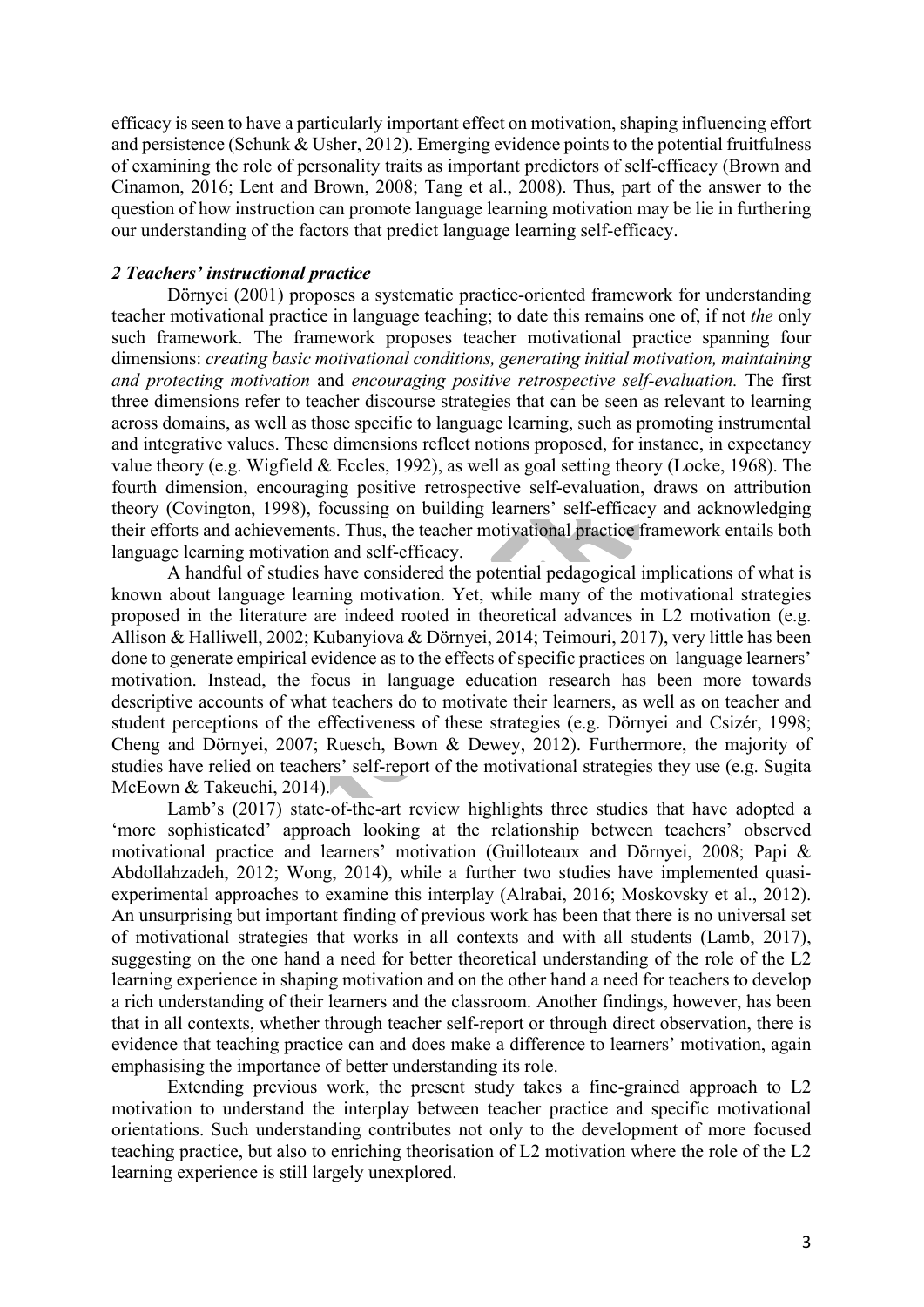### *3 Personality*

Adopting a systems-oriented conception aligned with most conceptualisations of personality today (Mayer, 2015), personality can be understood as the 'set of psychological mechanisms and traits within the individual that are organized and relatively enduring that influence his or her interactions with, and adaptations to, the intrapsychic, physical, and social environments' (Larsen & Buss, 2010, p.4). Within this system, it is possible to identify what Mayer (2015) refers to as 'personality parts' or 'traits' that are essential detectors for understanding individuality. The personality systems framework essentially proposes that this system of traits (i.e. an individual's personality) interacts with its inner and outer surroundings including social settings and the psychological situations emerging from them. Thus, personality is conceived of as experiential, negotiating between individuals' inner needs and resources and the outer demands of their social settings in order to hep humans 'survive and thrive' (Mayer, 2015). The school classroom constitutes an example of a social setting that exerts motivational demands on learners. Personality must negotiate between the outer demand to persist in learning even in the face of challenge and the learners' inner need for motivation to drive that persistence. Understanding the nature of the interactions between different personality traits and motivational orientations is essential for uncovering the role that learners' inner resources play in driving motivated learning and ultimately in enhancing understanding of why some learners 'survive and thrive' and others do not.

The 'Big Five' framework (Goldberg, 1992; Costa & McCrae, 1985, 1995; McCrae & Costa, 2003) provides one of the most established operationalisations of personality. It offers a theoretically and empirically driven, taxonomic framework operationalising individual personality difference through five factors, namely: extraversion; emotional regulation; conscientiousness; agreeableness; and openness to experience. Studies considering the relationship between personality and academic motivation have found that personality does indeed significantly predict variance in motivation. Among college students, Komarraju et al. (2009) found that conscientiousness and openness to experience predicted variance in intrinsic motivation and conscientiousness and extraversion predicted variance in extrinsic motivation, while Clark and Schroth (2010) also found differential effects of personality on sub-types of intrinsic and extrinsic motivation. Among adolescents, McGeown et al. (2014) found both selfefficacy and conscientiousness positively predicted intrinsic motivation, while only selfefficacy predicted extrinsic motivation. Such studies point not only to the predictive power of personality in motivation, but also to differential effects of diverse personality traits on varying motivational orientations. They further suggest that if we are to better understand the relationship between personality and attainment, we may first need to better understand the relationship between personality and mediating factors such as motivation and self-efficacy (Medford & McGeown, 2012).

Dewaele (2005) posits that in focusing on groups rather than individuals, SLA research risks constructing faceless average learners (p.368). In his critique of the general marginalisation of psychological variables in SLA research; while a number of variables have since received greater attention, this remains true of personality (Dörnyei & Ryan, 2015). Dewaele (2005) argues not only for the considerable potential of personality traits to yield insights into the neurological substrates of language learning processes, but also for better understanding the psychological and emotional dimensions of SLA in order to inform pedagogy that equips learners with greater sociocultural competence (pp.376-77). Indeed, Sakui and Cowie (2011) argue that language teachers have long recognised the influence of learners' personalities in shaping their language learning behaviours and in-class participation. Yet, the handful of studies examining the role of personality in language learning has primarily focused on its relationship with attainment, indicating a significant role of personality traits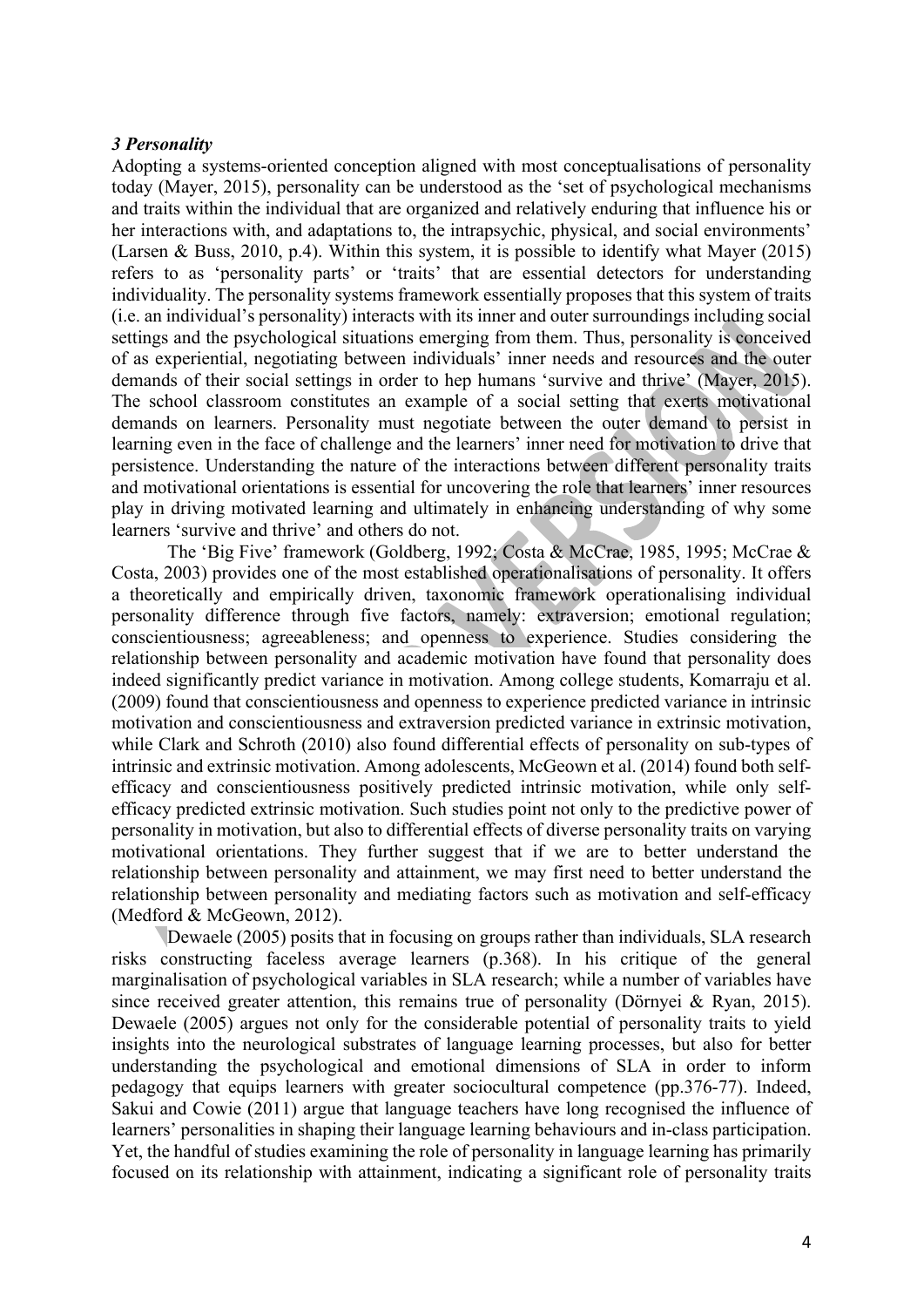(e.g. Busch, 1982; Brown et al., 1996). In a concise overview of the relationship between personality and SLA, Dewaele (2013) points to studies that have observed differential associations between diverse personality traits and different language learning aspects, while also highlighting that results have been inconsistent. The most frequently examined trait in this regard has been extraversion, on the perhaps over-simplified assumption that a more sociable, person-oriented nature is conducive to seeking out and findings opportunities for interaction, providing greater chances in turn for language development. However, overall studies correlating extraversion and L2 test scores have shown weak or inconsistent results (e.g. Dewaele & Furnham, 1999). Indeed, Ehrman (2008) found that the best language learners tended towards introverted personality types. Ehrman's (1994) earlier work, based on Jung's personality profiles, pointed to relative advantages and disadvantages of varying personality traits in the process of language learning, with intuitive-feeling types showing higher levels of L2 learning achievement, perhaps because they were more adept at establishing interpersonal connections and inferring meaning from conversation. These findings were further supported by Ehrman and Oxford (1995), who indicated that personality influences students' response to the learning situation while also playing a major role in the kinds of learning strategies deployed, which in turn shapes learning outcomes. Meanwhile, studies have pointed to a differential role of personality traits across diverse aspects of language learning (Ockey's, 2011; Liang & Kelsen, 2018; Wucherer & Reiterer, 2018). A similar finding emerged from Verhoeven and Vermeer's (2002) study examining the relationship between personality traits and specific domains of communicative competence among teenage L2 learners, where different personality traits correlated with diverse aspects of communicative competence, pointing not only to the need to better understand the role of personality in language learning, but also to adopt more elaborate approaches that explore sub-domains of the language learning experience and outcomes.

The role of emotional regulation has also generated interesting findings. Building on the work to understand the role of emotions, particularly language learning anxiety, in language learning (e.g. Horwitz et al., 1986; Koch & Terrell, 1991; Garrett and Young, 2009), emotional regulation strategies have been explored as an integral part of language learning strategies' research (e.g. O'Malley & Chamot, 1990; Cohen & Macaro, 2007; Bown & White, 2010). This work has indicated the importance of emotional regulation in enabling learners to cope with mistakes, overcome frustration and maintain motivation during the often arduous process of language learning. Such studies point also to the potential usefulness of understanding trait emotional regulation as a resource the learner brings to this challenging process, not least among school age learners where motivation for language learning is known to be a particular challenge.

### *4 Aims and research questions*

The main aim of the present study was to examine learner personality and teacher practice as two predictors of English learning motivation. A secondary concern was to explore the extent to which personality and teacher motivational practice might predict English learning selfefficacy. Finally, the study explored whether personality traits and instructional practices were differentially related to the diverse motivational orientations of English language learning motivation.

While the parent study from which this paper stems did generate measures of language proficiency, this paper focuses specifically and deliberately on understanding the ways in which teacher and student variables interact with the structure of L2 motivation, without reference to attainment. In so doing, the paper takes the view that the primary goal of education is not to increase learner productivity, but to promote whole-person development. Such an endeavour requires understanding learners' aspirations and desires for their own sake and not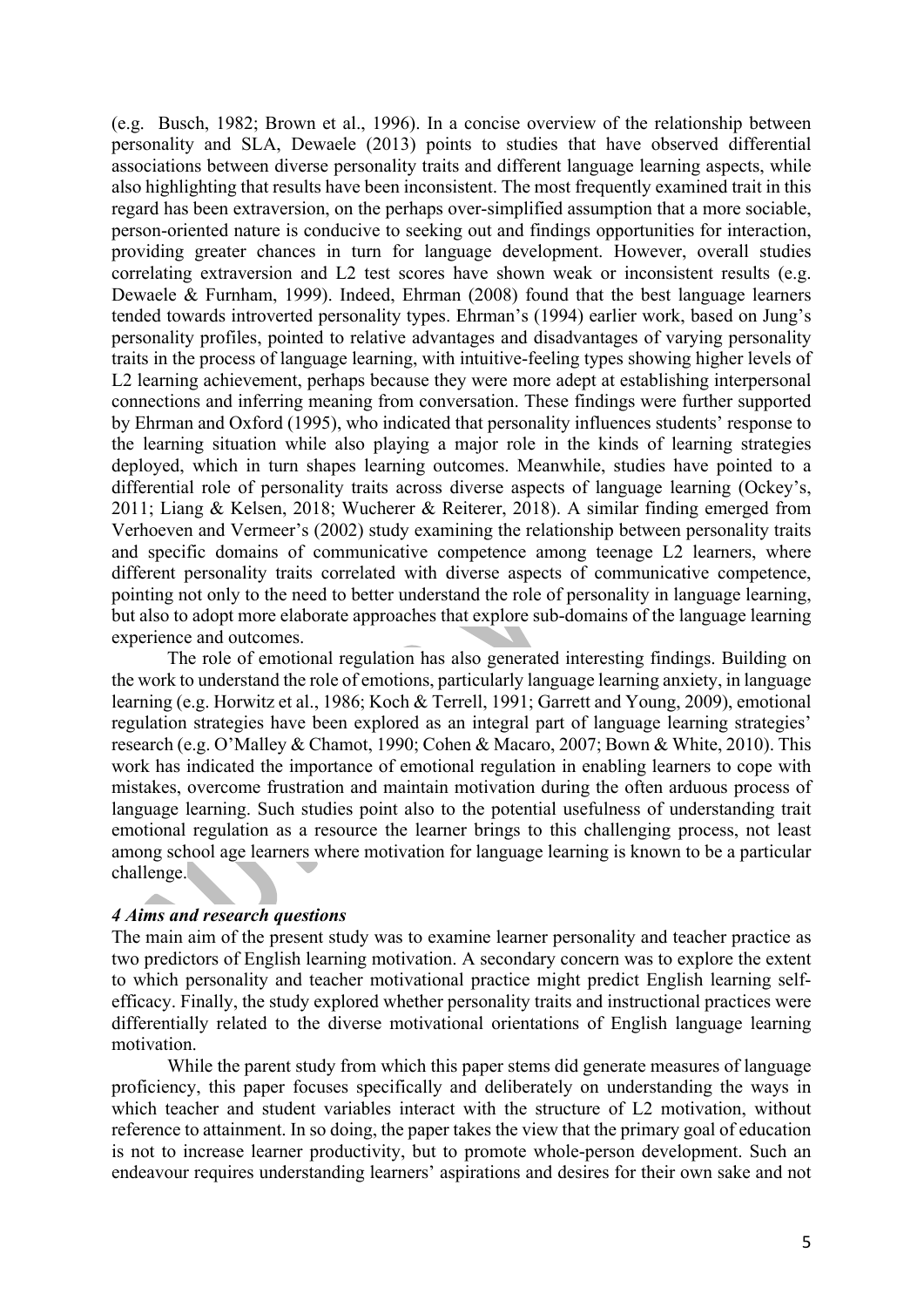simply for the grades they may generate. There is no doubt that attainment is important and this is well attested by the vast number of studies that have examined the relationship between L2 motivation and attainment (e.g. Bernaus & Gardner, 2008; Noels et al., 2003; Wong & Wong, 2017). Nevertheless, to consider this the only, or indeed the primary focus of educational research would be to adopt a sadly reductionist view that would both limit the scope of research to enrich and extend knowledge and would carry heavy ethical responsibilities in its contribution to a problematic performance-based view of the learner. .

The following research questions were addressed:

- 1. What is the relationship between personality and English language learning motivation?
- 2. What is the relationship between teacher motivational practice and English language learning motivation?
- 3. To what extent are these relationships seen to be consistent across motivational subconstructs?
- 4. To what extent do personality and teacher motivational practice predict English learning self-efficacy?

### **II Methodology**

### *1 Participants*

The findings reported here form part of a larger parent study surveying the English language learning motivation of students across eleven Hong Kong secondary schools. Of the eleven schools, six participated in lesson observations. Data reported in this paper, therefore, constitutes this sub-sample.

Participants were recruited through purposive, stratified sampling and comprised Hong Kong secondary school students, in grades 1 (n = 98), 3 (n = 85) and 4 (n = 94), with an N =  $277 \text{ (M} = 129, \text{ F} = 125, \text{ Undeclared} = 23$ ). All schools were Subsidized Schools, accounting for the majority of the Hong Kong secondary school population, and were, therefore, required to follow the curriculum indicated by the Government. Due to a lack of publicly available data, socio-economic status was determined according to school location and in consultation with teachers at the schools. Mid ( $n = 231$ ) and low ( $n = 46$ ) socio-economic status were represented across the participants.

Two teachers in each of the six schools participated in two observations during one school term. Thus, data was gathered from a total of twelve teachers and twenty-four observations. Each lesson was forty minutes long and in each case the whole lesson was observed. The distribution of observations is shown in Table 1.

### *INSERT TABLE 1*

### *2 Tools*

#### *1 Motivation survey*

There is a strong precedent for the use of surveys for examining motivation, both in the field of Psychology and in studies of language learning motivation (Dörnyei, 2010). Rooted in this strong tradition and as the first study to apply language learning motivation specific frameworks to understanding secondary school learners' motivation for learning English in Hong Kong, the study adopted a quantitative approach, allowing for generating a broad picture understanding of the phenomenon and paving the way for further qualitative studies.

The survey consisted of multi-item scales examining a range of English learning motivation constructs (see Table 2). These were developed on the basis of previous literature,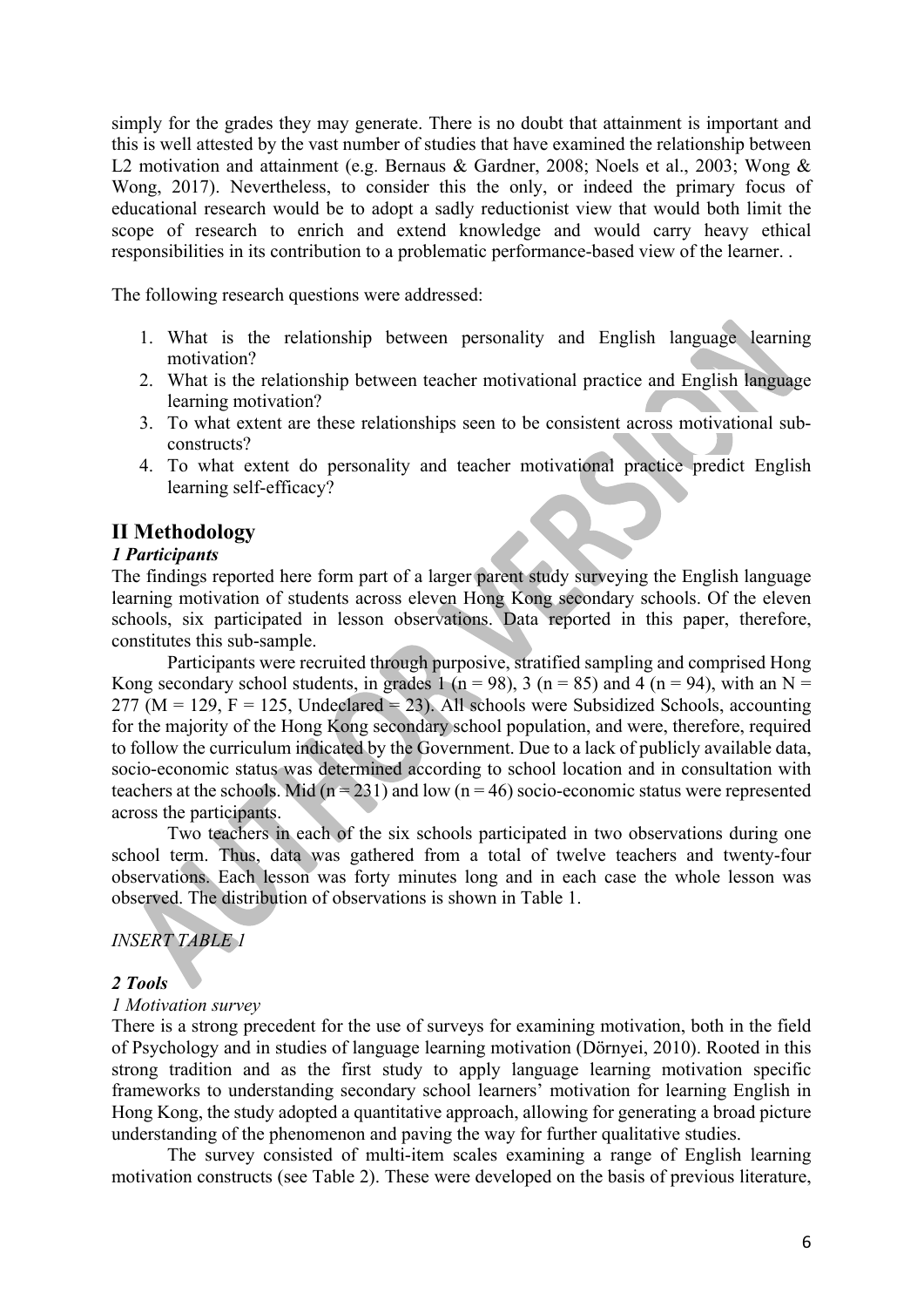specifically Taguchi, Magid and Papi (2009), Gardner (2010) and Chen, Warden and Chang (2005)*.* Students responded to questionnaire items on a four-point Likert scale. Although the constructs have been validated in previous studies, all scales were again examined for internal consistency in relation to the specific population used in the present study. Outcomes of this examination are detailed in the account of the analytical procedures below.

## *INSERT TABLE 2*

As can be seen in Table 2, the survey comprised the following motivation scales (sample items are included in the appendix):

*English Language Learning motivation –* general disposition towards the learning of English

*Integrative orientation -* disposition towards the target language speaking group, desire to communicate with them, to understand and participate in their culture (Gardner, 2010).

*Instrumental Orientation (Promotion)* - potential pragmatic gains of English language learning, for instance in terms of future career opportunities and perceived social status (Gardner, 2010).

*Instrumental Orientation (Prevention) -* extent to which learners are driven to learn English language by a fear of failing or being perceived to fail (Gardner, 2010).

*Ideal L2 Self* - the projected language learner and the extent to which English language learning or use play a part in this ideal self (Taguchi, Magid & Papi, 2009).

*Ought-to L2 self* - the role of societal or significant others' expectations in motivating English language learning (Taguchi, Magid & Papi, 2009).

*Required Orientation –* a sociocultural emphasis on fulfilling educational requirements (Chen, Warden & Chang, 2005).

Given that integrativeness and instrumentality are considered antecedents of the ideal and ought-to L2 selves respectively (Dörnyei, 2005), it is important to explain why these orientations were included as distinct constructs. In part this goes back to the discussion on the lack of consensus regarding theoretical conceptualisations of language learning motivation relevant to the Chinese, and even more so the Hong Kong context. Since the operationalization of integrativeness and instrumentality within the L2MSS assumes that the respondent *will* have an ideal and ought-to L2 self, this would create problems of validity if students did *not* have developed ideal and ought-to L2 selves. Indeed, research evidence suggests that possible selves emerge less clearly among adolescent populations than among adults (e.g. Kormos & Csizér, 2008), possibly explained by the fact that self-image undergoes considerable change during these years (Carlson, 1965). For this reason, the survey explicitly tapped into integrativeness and instrumentalism as well as the possible selves.

### *2 Five-Factor Personality Inventory – Children (FFPIC)*

The FFPI-C is a standardised questionnaire, originally developed by McGhee, et al. (2007), consisting of 75 items in total used to assess the 'Big Five' personality traits, namely extraversion, conscientiousness, openness to experience, agreeableness and emotional regulation, among individuals aged nine to nineteen years old. For the purposes of this study, only four of the five sub-scales were used; conscientiousness, openness to experience,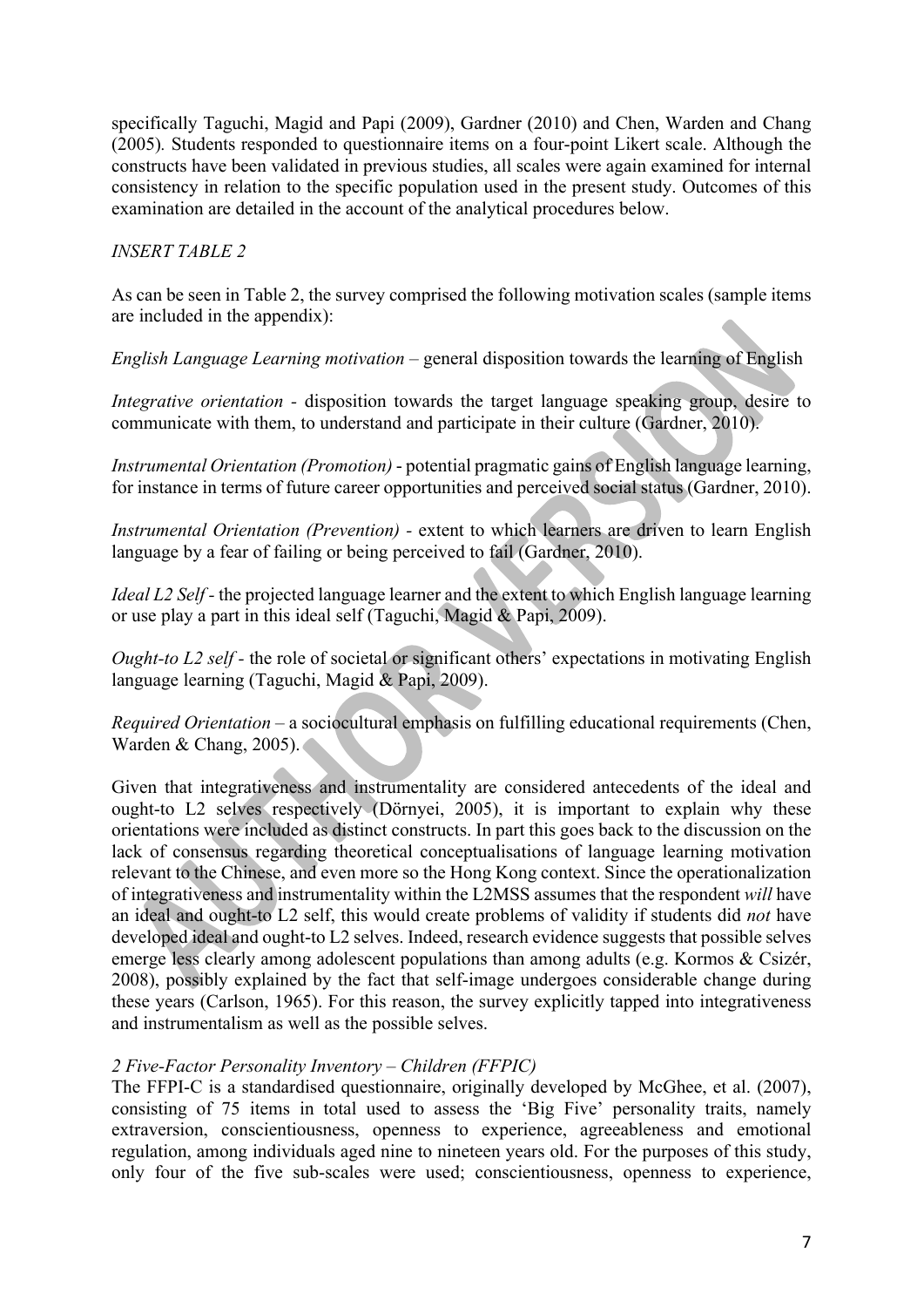emotional regulation and extraversion, since these have been seen to be most closely associated with the language learning experience. Conscientiousness comprises sub-traits such as competence, order, dutifulness, achievement striving, self-discipline and deliberation; openness to experiences includes traits such as interest in aesthetics, imagination, openness to feelings or other values, intellectual curiosity. Emotional regulation (Neuroticism in the adult version of the FFPI) comprises sub-traits such as anxiety, feelings of hostility or anger, selfconsciousness and vulnerability. Extraversion refers, for example, to gregariousness, warmth, excitement seeking, optimism and assertiveness (McGhee et al., 2007).

Respondents are required to respond to sets of items corresponding to each personality trait, on a 5-point Likert scale. A detailed account of the reliability and validity of the inventory can be found in the examiner's manual (McGhee et al., 2007), though once again, reliability measures were obtained for the four traits included in the study, for the present dataset, and are shown in Table 2. In line with previous studies (e.g. McGeown et al., 2014), these values indicated moderate internal consistency.

#### *3 MOLT Observation schedule*

The MOLT schedule operationalises teacher motivational practice in two main categories, namely 1) strategies for generating, maintaining and protecting situation-specific task motivation and 2) those that focus on encouraging positive retrospective self-evaluation. The former is further subdivided into aspects of teacher discourse, participant organisation (i.e. the use of pair/group work), and activity design. Teacher discourse focuses on teachers' use of strategies specific to language learning, such as *promoting instrumental and integrative values*, as well as those that are seen to promote motivation across learning domains, for instance *social chat; signposting; stating communicative purpose/utility of activity; establishing relevance; arousing curiosity or attention; scaffolding; promoting autonomy; referential questions*. Meanwhile, encouraging positive retrospective evaluation consists of strategies focussing primarily on forms of feedback, namely *class applause; effective praise; elicitation of self/peer correction session; process feedback session; neutral feedback session*.

Significantly, Dörnyei's framework also identified pair/group work and activity design as motivational strategies. While studies on teacher motivational practice in Hong Kong are difficult to find, research evidence suggests that classroom practice is characterised by high levels of teacher discourse and a didactic approach (e.g. Cheng et al., 2010; Yeung, 2009), whereby teachers typically give instructions, deliver content, provide information and take on most of the decision-making. Guilloteaux and Dörnyei (2008) also found that the teachercentred nature of South Korean classrooms meant that in some cases the degree of teacher motivational practice observed was limited to the extent that they advised caution in the interpretation of the findings. Thus, the present study focused on teacher discourse and encouraging positive retrospective evaluation as those strategies that most closely reflect the reality in the research setting and, therefore, have the greatest ecological validity for the purposes of the research.

The structure of the MOLT follows largely that developed by Spada and Fröhlich (1995) for examining the communicative orientation of language teaching (COLT). This original framework adopted a time-based coding convention, whereby if two different events belonging to the same category were taking place within the same one-minute segment only the one taking the greater proportion of time would be recorded. This approach was considered, but rejected because it was felt this would fail to capture the richness of classroom practice. Furthermore, while the time-coding approach adopted by Guilloteaux and Dörnyei (2008) adhered to the time-coding of the original COLT, the COLT's focus on linguistic orientation rendered this approach more suitable than it might for observing motivational orientation of a classroom. In the context of linguistic input, output and usage the amount of time spent can be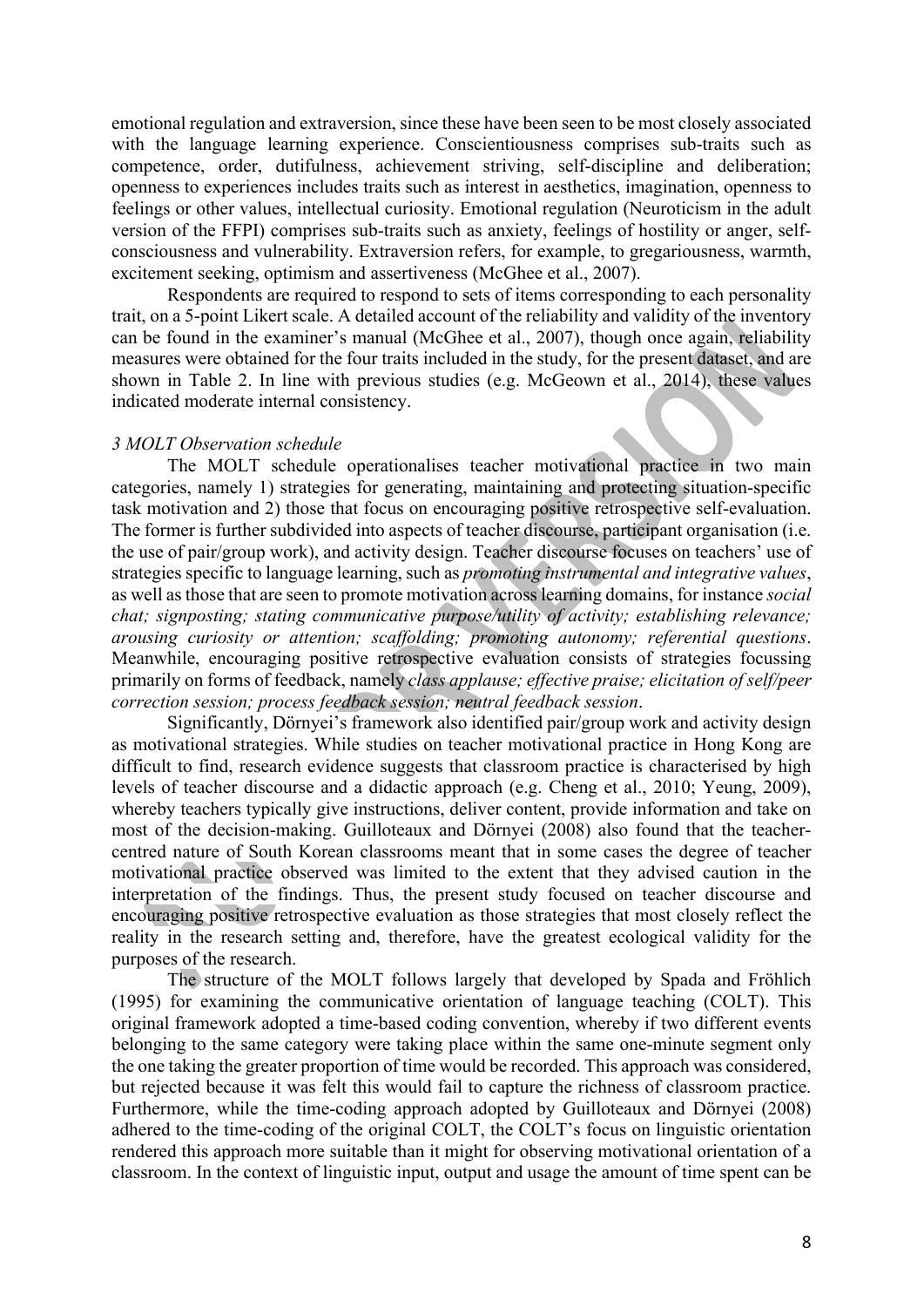a significant influence on linguistic outcomes. More time can mean more exposure or can equally mean more output, both of which impact on language development. The effectiveness of a motivational strategy, however, may depend more on the nature of the strategy and the way it is deployed than on the amount of time it takes to deploy. Thus, each instance of teacher discourse and encouraging positive retrospective evaluation was treated as an event and counts for each sub-strategy were generated for each class observed and across classes, with mean counts calculated for each teacher.

Structured observations were conducted using the MOLT schedule. The final analysis focused on teacher discourse and encouraging positive retrospective evaluation since piloting as well as the analysis of the main study data revealed that the use of other strategies was too infrequent to enable analysis.

#### *3 Procedures*

Items for the English learning motivation and personality scales were translated into Chinese and examined by three bilingual English and Chinese speakers, forming a bilingual panel. Following piloting, a bilingual version of the questionnaire was distributed, in paper mode, across schools participating in the study, towards the end of the school year.

Observations were conducted during semester two of the school year. In each of the six participating schools, two teachers were observed over two classes, totalling twenty-four observations (see Table 1 for distribution). Lessons were video-recorded for subsequent coding and analysis. A stimulated recall interview with each of the teachers provided a form of member-checking that was important in validating subsequent coding and interpretation of the data.

Informed consent was obtained from students, teachers and principals of the schools involved in the study, in accordance with the University's ethics guidelines for research with human participants.

#### *4 Analysis*

For the purposes of analysing the lesson observations, a panel of raters developed a codebook, which includes a definition of each code and examples of illustrative data (Creswell, 2014). Definition and examples were guided by the MOLT taxonomy and by the studies that have previously implemented the MOLT, namely Dörnyei (2001) and Guilloteaux and Dörnyei (2008). The coding scheme was then used by the panel to code a lesson recording and generate discussion for the purposes of coming to an agreed interpretation of the recording. Throughout the coding of the lesson observations, the panel engaged in ongoing discussions whenever there was ambiguity in the coding, such that consensus could be reached. Once all observations were coded, counts were generated for the use of each of the strategies in each lesson. Mean scores for each teacher across the two lessons observed were also calculated. Counts and mean scores were entered into SPSS in order to enable further inferential analysis.

Survey data were coded and entered into the SPSS dataset. In the case of English language learning motivation data, these were entered as raw scores, while mean scores were also calculated for each of the motivational sub-scales. Raw scores from the FFPI-C were converted to t scores to be used in the analysis, using standardisation norms. Data emerging from the FFPI-C were coded according to the guidance provided in the manual and T-scores were generated (McGhee, et al. 2007), allowing interpretation of the data relative to a normative sample. Following initial descriptive analysis, screening procedures were conducted. Given recent critiques of the use of Cronbach's alpha as a measure of internal consistency, MacDonald's omega was used instead (for a critical comparison of these measures see Dunn, Baguley & Brunsden, 2014 or Starkweather, 2012). An examination of correlations between variables, as well as measures of the variance inflation factor and tolerance statistics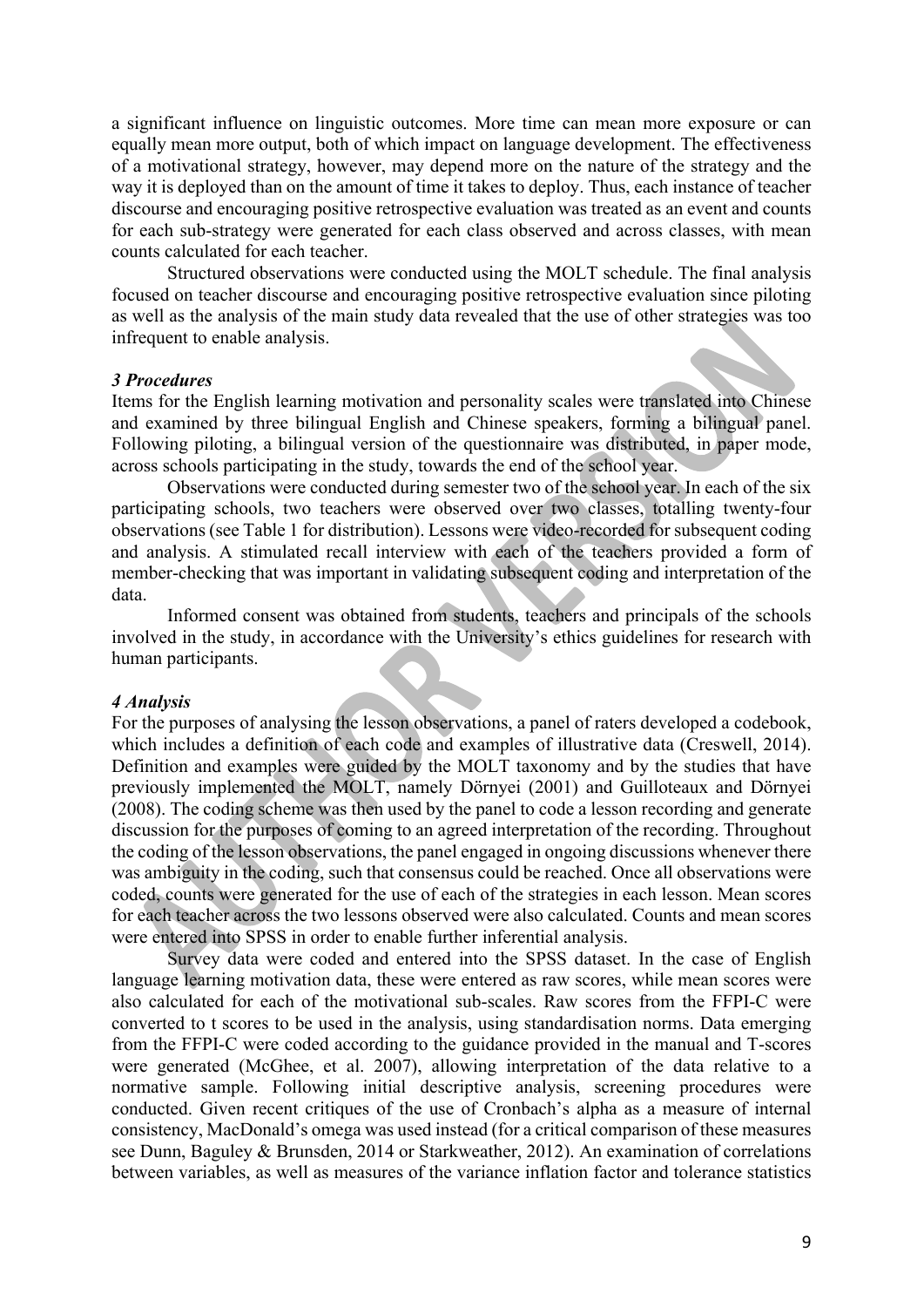were also conducted. Most reliability scores were at .70 and above, indicating moderate-high internal consistency (Hair et al., 2006; Hinton, et al., 2004). The exception to this was the Openness to experience scale, at .61, so findings relating to this scale should be interpreted with caution.

A mixed model analysis was conducted to determine whether the nature of the data required hierarchical linear modelling. Given that participant data were located within classes, each taught by a different teacher, a hierarchical linear modelling approach would have been necessary if the data were shown to be nested indicated by a significant effect of clustering by class. Mixed model analysis was conducted with L2 motivation as the dependent variable and teacher as the intercept. The relationship between class and L2 motivation showed no significant variance in intercepts across participants, Var  $(u_{0i}) = 0$ ,  $\chi^2$  (1) = 0.00,  $p > .05$ , indicating that data was not nested and, therefore, excluding the suitability of hierarchical modelling. Furthermore, independence of residuals was established by a Durbin-Watson statistic of 1.9. Visual inspection of a plot of studentized residuals versus unstandardized predicted values established homoscedasticity, while visual inspection of scatter plots indicated a linear relationship between the dependent variable and each of the independent variables.

Collinearity indicated the variance inflation factor (VIF) ranged between 1.04 and 1.39 while the tolerance statistics ranged between .73 and .96. Additionally, the correlations amongst all predictor variables entered into the analysis were examined (see Table 3). No correlations exceeded  $r = .44$ , thus falling well within the  $.7$  threshold required to exclude the possibility of multicollinearity (see Tabachnik and Fidell, 2007). Descriptive statistics for the variables examined, including mean scores, standard deviations and correlation coefficients, are presented in Table 3.

These various measures for screening the data confirmed the suitability of hierarchical multiple regression (HRM) analysis for modelling the data. This was chosen over a standard multiple regression on the basis that students bring their personality traits to the classroom before being exposed to teachers practices. Thus, HRM made it possible to control for the effect of student personality when taking account of the role of teacher practice. The first regression analysis examined English learning motivation as the outcome variable, with personality and teacher motivational practice as predictor variables in steps 1 and 2 respectively. Subsequent analyses were run on each of the motivational orientations, each time with personality and teacher motivational practice as predictor variables in steps 1 and 2 respectively. Finally HMR analysis was conducted with language learning self-efficacy as the outcome variable, again with personality and teacher motivational practice as predictor variables in steps 1 and 2 respectively.

# **III Findings**

In engaging with the findings, readers should note that the authors adopted Keith's (2015) recommendations for school-based research, whereby β values below .05 are considered too small to be considered a meaningful, those above .05 are small but meaningful, .10 represents a moderate effect and .25 and above is indicative of a large effect.

### *INSERT TABLE 3*

Table 4 presents the regression results for English learning motivation. In order to answer the first research question, in the first step of the regression analysis, four predictors were entered: conscientiousness, openness to experience, extraversion and emotional regulation. This model was statistically significant  $F(4, 224) = 13.95$ ;  $p < .001$  and explained 19% of variance in English learning motivation. Conscientiousness and openness to experience made a significant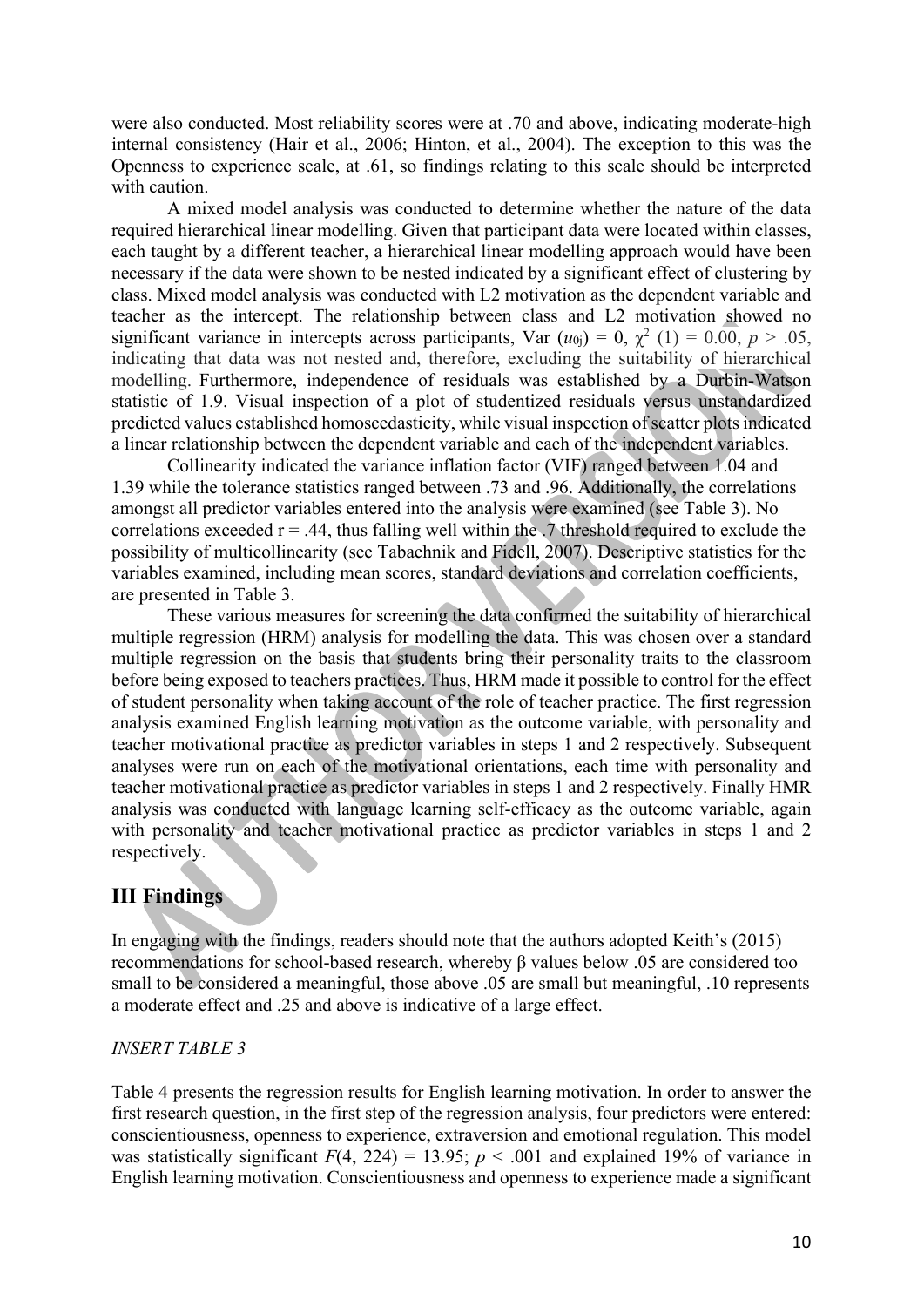unique contribution to the model (see Table 4). Research question two examined the relationship between teacher motivational practice and English learning motivation. After entry of teacher discourse and encouraging positive retrospective evaluation at step 2, the model as a whole explained 21% of variance  $(F(6, 238) = 10.67, p \le 0.001)$ , indicating that the introduction of these teacher motivational practice variables explained only an additional 2% of variance in English learning motivation, after controlling for personality variables  $(R^2)$ change = .0;  $F(2, 238) = 3.52$ ,  $p < .5$ ), with only encouraging positive retrospective selfevaluation emerging as a significant moderate predictor  $(\beta = .16, p < .05)$ .

### *INSERT TABLE 4*

In the final adjusted model, *openness to experience* (β = .26, *p* < .001) and *conscientiousness* ( $\beta$  = .23,  $p$  < .001) evidenced a significant effect on English learning motivation, while *encouraging positive retrospective evaluation* also demonstrated a significant effect on English learning motivation ( $\beta = 0.16$ ,  $p < 0.05$ ). In line with Keith's guide for interpreting effect size, the effect of openness to experience on English language learning motivation can be considered to be large, while conscientiousness was also nearing a large effect size. The effect of encouraging positive self-retrospection is considered moderate.

The third research question examined the extent to which relationships observed varied according to motivational sub-constructs. A series of further regression analyses were conducted for each of the motivation sub-constructs. These are presented in Table 5. As before, personality was entered in step one and teacher motivational practice variables in step two.

### *INSERT TABLE 5*

The models indicated that personality was a significant predictor for all English learning motivation sub-constructs, predicting overall between 5% (in the case of instrumentality promotion) and 14% (in the case of the ideal L2 self) of variance. Conscientiousness was a highly significant predictor of instrumentality prevention, with a large effect size of ( $\beta = .30$  p < .001), as well as demonstrating a large significant effect on ought-to L2 self ( $\beta$  = .26 p <.001). The same trait was seen to have a moderate significant effect on integrative orientation ( $\beta = 0.14 \text{ p} < 0.05$ ). Openness to experience emerged as the most consistent predictor with a large significant effect on ideal L2 self ( $\beta$  = .25, p <.001) and required orientation ( $\beta = 0.26$ ,  $p < 0.001$ ) and a moderate significant effect on integrative orientation ( $\beta =$ .16, p <.05), instrumental promotion ( $\beta$  = .17, p <.05) and ought-to L2 self ( $\beta$  = .17, p < .05). Neither emotional regulation nor extraversion emerged as significant predictors of any of the motivational orientations.

Teacher motivational practice was seen to be a significant predictor of integrativeness, ideal L2 self and required orientations, predicting 11%, 3% and 2% respectively. Specifically, while the effect of teacher discourse was seen to have a moderate effect in the case of integrative orientation ( $\beta = .13$ , p <.05) and required orientation ( $\beta = .15$ , p <.05), encouraging retrospective self-evaluation evidenced a large significant effect on integrative orientation ( $\beta$  = .33, p <.001), as well as a moderate significant effect on ideal L2 self ( $\beta$  = .18, p <.01).

Finally, multiple regression analysis examined the relationship between personality and English learning self-efficacy, in order to answer research question four (see Table 6).

### *INSERT TABLE 6*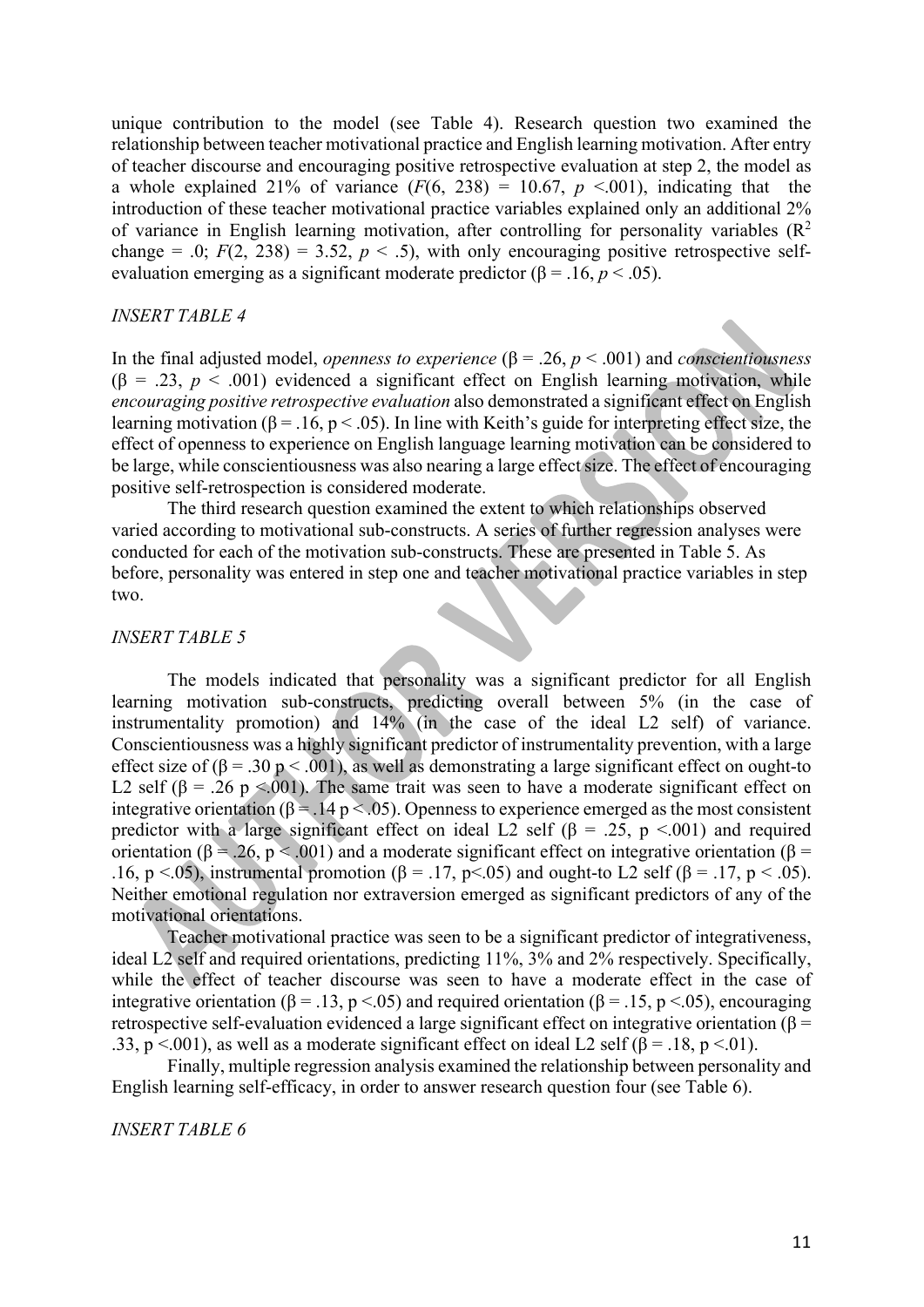As before, the four personality traits were entered in step one. This model was statistically significant,  $F(4, 224) = 9.19$ ;  $p < .001$  and explained 13% of variance in English learning selfefficacy. Emotional regulation and conscientiousness made a significant unique contribution to the model (see Table 6). After entry of teacher motivational practice at step 2, the total variance explained by the model as a whole was  $25\%$   $(F(2, 238) = 17.82; p \le 0.001)$ . The introduction of teacher motivational practice explained an additional 11% of variance in English learning self-efficacy, after controlling for personality traits  $(R^2 \text{ Change} = .11; F(2,$  $238$ ) = 17.82,  $p < .001$ ). In the final adjusted model four out of six predictor variables were statistically significant. Three personality traits showed a moderate significant effect: emotional regulation ( $\beta = .16$ ,  $p < .05$ ) and conscientiousness ( $\beta = .15$ ,  $p < .05$ ). Encouraging positive retrospective evaluation ( $\beta = .30$ ,  $p < .001$ ) recorded a large significant effect on English learning self-efficacy, while the teacher discourse was also nearing a large effect size  $(\beta = .24, p < .001)$ .

# **IV Discussion**

Recent shifts in the field of language learning motivation have emphasised the importance of context. In instructed language learning, the classroom constitutes the most immediate learning context, with teachers' practice arguably on the most important features, yet little attention has been given to the way this factor interacts with language motivation. Furthermore, while there are notable exceptions to this (Guilloteaux and Dörnyei, 2008; Papi & Abdollahzadeh, 2012; Wong, 2014), these studies have not accounted for the innate traits learners bring to the learning process in the form of their personalities. In fact, despite support for the role of personality in shaping motivation and the recognised need for effective teaching to recognise individual difference, this learner variable has received scant attention in the field of language education. Addressing this gap, the present study examined the ways in which learner personality and teacher motivational practices interact with English learning motivation and self-efficacy.

In answer to research questions one and two, both student personality and teacher practice significantly predicted variance in English learning motivation. In relation to student personality, conscientiousness and openness to experience emerged as strong significant predictors while emotional regulation and extraversion did not. Teacher discourse, the most frequently observed teaching strategy, showed no predictive power for English learning motivation, while encouraging positive retrospective self-evaluation demonstrated a moderate significant effect on English learning motivation, but accounted for only 2% of variation. Question three examined the relationship of student and teacher variables to diverse motivational orientations. Regarding student personality, conscientiousness was a moderate predictor of integrative orientation and a strong significant predictor of instrumental prevention, predicted integrativeness, instrumental prevention, ought-to L2 self and the required orientation, while openness to experience positively predicted integrativeness, instrumental prevention and the ought-to L2 self. With the exception of instrumental prevention, openness to experience significantly predicted all other motivational orientations evidencing a strong effect on ideal L2 self and required orientation. In other words, personality traits were seen to positively and significantly predict variation across all motivational orientations. Findings further showed that teaching practice was significant in predicting integrative orientation, ideal L2 self and required orientation. Specifically, while teacher discourse was at best a moderate significant predictor of integrativeness and required orientation, encouraging positive retrospective self-evaluation was a strong significant predictor of integrativeness and the ideal L2 self. Finally, the fourth research question examined the relationship between student and teacher variables and language learning selfefficacy. Emotional regulation, and conscientiousness were both seen to be significant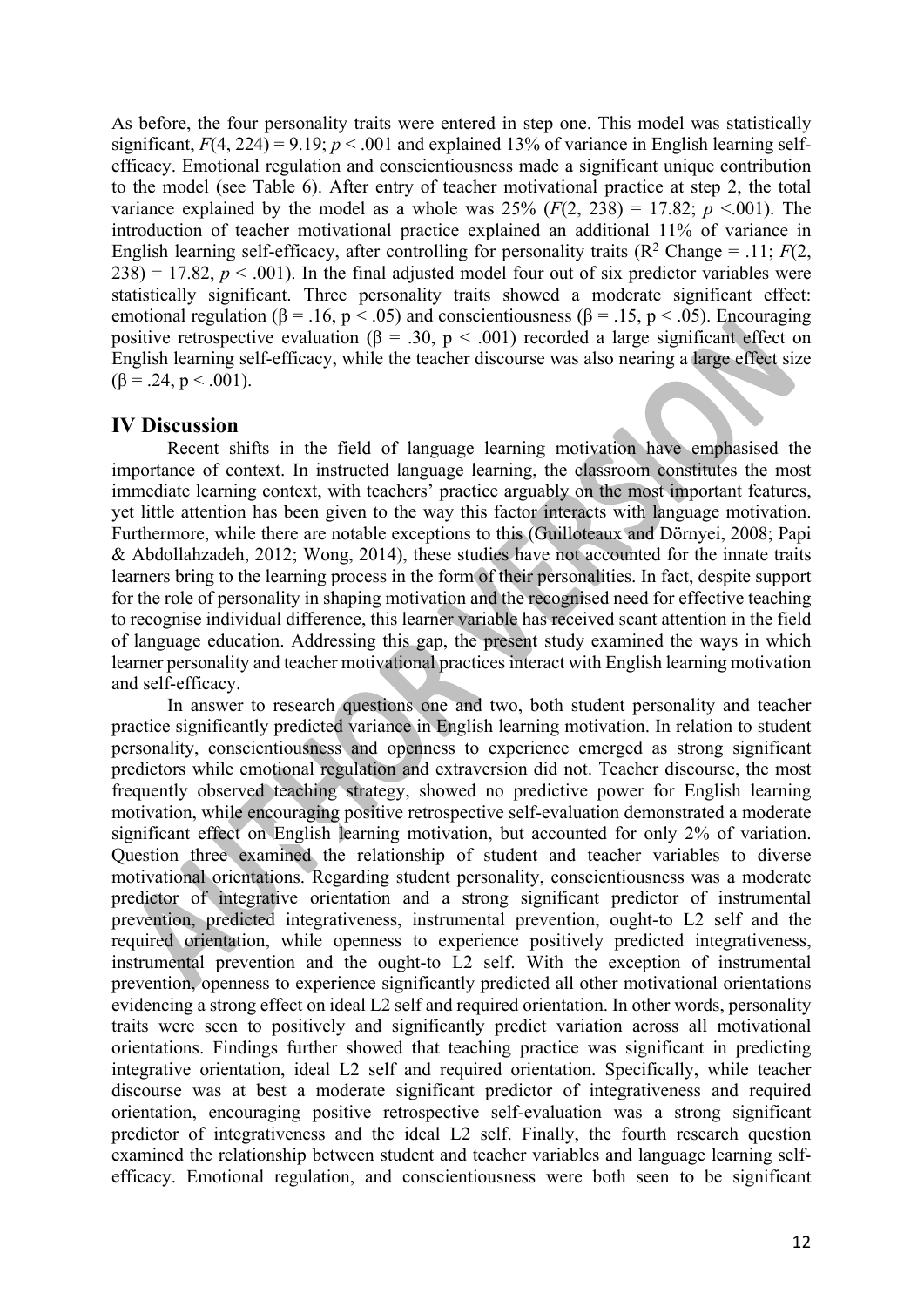moderate predictors. Teacher discourse and encouraging positive retrospective self-evaluation both emerged as significant strong predictors of language learning self-efficacy.

The findings indicate that language learners' motivation and self-efficacy are responsive to effective feedback practices, thus confirming similar previous findings (e.g. Guilloteaux and Dörnyei, 2008; Papi & Abdollahzadeh, 2012; Wong, 2014) and pointing to the fact that teaching practices matter and that teachers can effect motivational change. On the other hand, the most frequently occurring strategy (teacher discourse) was not the most effective indicating that not all strategies are effective and that teachers can inadvertently give too much attention to ineffective strategies. Instead, while encouraging positive retrospective self-evaluation was used far less frequently, it was found to be particularly powerful in predicting integrativeness and the ideal L2 self. Noting that integrativeness is considered a key antecedent of the ideal L2 self, one way of explaining the relationship with these particular orientations may be that positive feedback from teachers, peers and through self-evaluation enables learners to feel closer that membership of the target language community is an attainable goal, thus strengthening also their sense of L2 identity. This finding contributes to a slowly but steadily increasing research interest in practices that can promote the development of learners' L2 selves and extends this possibility to adolescent learners who have been less researched than adult populations.

Research suggests that language learning motivation is associated with 18-33% of variation in language learning achievement (Masgoret & Gardner, 2003; Al-Hoorie, 2018). This being the case the motivational dimension of language teaching should be an essential component of language teacher education programs and yet the field of language motivation has yet to make a clear impact on teachers' professional development (Lamb, 2017). The findings of the present study align with Lamb's (2017) argument that while certain general principles can be applied to motivational practice, the role of individual differences is such that universal practices are unlikely to exist. Thus, teachers need to be aware of general principles of motivational practice and yet to be highly sensitive to the fact their effectiveness will and should vary according to the specific local conditions, the goals, desires and needs of their learners. In this sense, the present study underpins Glas' (2016) caution that any a priori lists of motivational strategies must be coupled with a focus on the thinking and decision-making of teachers and the extent to which a sense of agency enables them to make decisions about motivational pedagogy that is contextually responsive. A clear implication of the study is thus directed at teacher educators to equip teachers with the knowledge, skills and agency to understand motivation in their classrooms and to develop pedagogies that work for their learners.

Teacher motivational practice in language education is an area that is ripe for research, for instance through intervention studies adopting a longitudinal approach to examine the sustained effects of a cohesive approach to motivational practice on students' L2 motivation. A further important extension of existing research would be qualitative studies of teachers' cognitions on L2 motivation and the ways in which they make decisions within the context of the their classrooms and their institutions. With the exception of Kubanyiova's (2007) study of EFL teachers in Slovakia, very little work has been done to understand the ways and means through which teacher cognitions on L2 motivational practice can be developed and supported and how conceptual change takes place. Combining these avenues would provide rich insights into contextually situated practices constituting a step towards promoting a more authentically person-in-context relational view of motivation (Ushioda, 2009) and generating important insights that could shape teacher education for motivational practice.

The present study considered also the relationship of teacher motivational practice to English learning self-efficacy. The significant role self-efficacy plays in promoting learning attainment is well-established (e.g. Schunk and Usher, 2012; Mills et al., 2007), while studies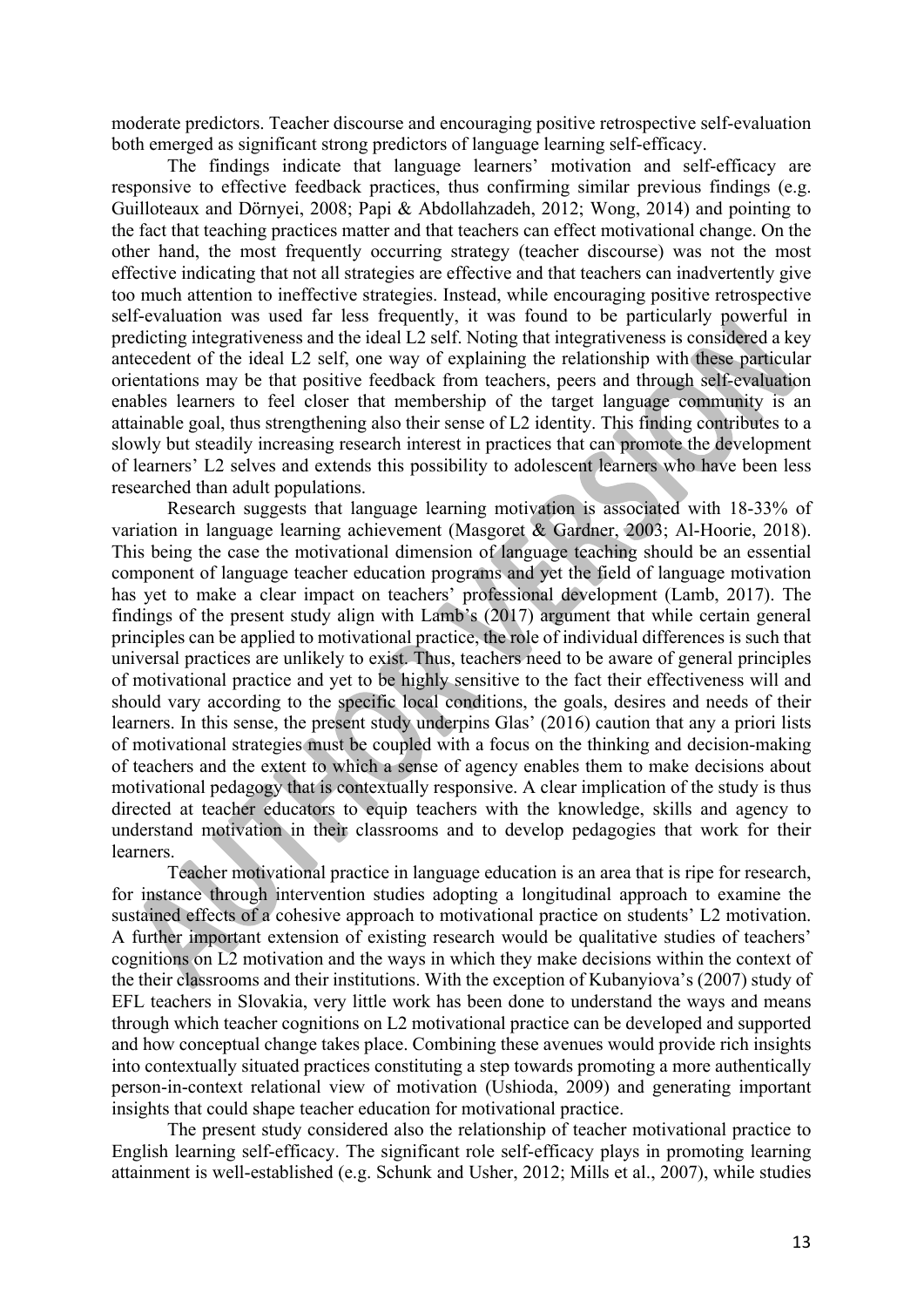also provided evidence of a relationship between self-efficacy and learning motivation (e.g. Schunk & Pajares, 2009; Williams & Williams, 2010). Teacher practice was seen to significantly predict self-efficacy, with encouraging positive retrospective self-evaluation demonstrating a strong effect on language learning self-efficacy and teacher discourse also nearing a large effect. While some have argued that self-efficacy can be used as a proxy measure of language learning motivation, it is interesting to note that these two affective factors interact differently with teachers' practices. Teacher discourse and encouraging positive retrospective self-evaluation were strong predictors of self-efficacy, but not so for English learning motivation, suggesting the two factors are in fact not measuring the same thing. Considering the micro-strategies used by teachers, it is evident that while those under encouraging positive retrospective self-evaluation can be considered overtly associated with learners' self-efficacy, those under teacher discourse are not. Thus, the findings raise questions about whether some learner outcomes (learner self-efficacy) may be more susceptible to teachers' practices than others (motivational orientations).

The present study took the view that examination of the effects of teacher practice on language learning motivation should acknowledge the role of individual differences also (Lamb, 2017). One of the most individual differences is that of personality, which, while acknowledged as a predictor of learning motivation in other domains (e.g. Clark & Schroth, 2011; Woodrow, 2006), has been largely ignored in language learning motivation research (Dewaele, 2010). The present study thus constitutes an important step towards addressing this gap.

Despite the interest that the extravert/introvert construct has garnered in relation to its potential for promoting effective language learning (Dewaele, 2007), the present study found that neither this trait nor emotional regulation were significant in predicting English learning motivation or any motivational orientation. Instead, openness to experience and conscientiousness emerged as significant predictors, predicting a combined 18% of variance in English learning motivation. The emergence of conscientiousness as a significant predictor aligns with findings across other learning domains (e.g. Komarraju et al., 2009; McGeown et al., 2014), as might be expected given that this trait taps into sub-traits that are not domainspecific, e.g. sense of duty, self-discipline, achievement striving. Looking more closely at the motivational orientations, conscientiousness emerged as a moderate predictor of integrativeness but a strong predictor of instrumental prevention and ought-to L2 self; orientations that entail notions of meeting the expectations of others and avoiding failure. Given that previous literature argues for the influence of sociocultural ecology on personality traits (see Tirandis & Suh, 2002), supporting a dynamic view of personality, it may be that exploring the mediating effects of sociocultural context on personality as the core of learners' identities lies at the heart of understanding the way that L2 manifests differently across sociocultural settings. The role of sociocultural context in mediating the relationship between personality and language learning motivation, merits theoretical exploration and would also be an important step in understanding the extent to which within a dynamic view of personality may shape different motivational outcomes across diverse sociocultural settings.

The potential of openness to experience, including traits such as curiosity, openness to other values, feelings and a preference for novelty, has been under-explored in the context of language learning. Yet, it seems highly pertinent to the processes entailed in learning a new language, where students engage with a new communication system, norms and values and are involved in the development of new identities. Students who are more comfortable with and even desirous of novelty may be more highly motivated in language learning. This view is supported by the fact that openness to experience was found to be a significant predictor of integrativeness, representing a disposition towards the target language speaking group and participating in their community. Further support is offered by the finding of strong predictive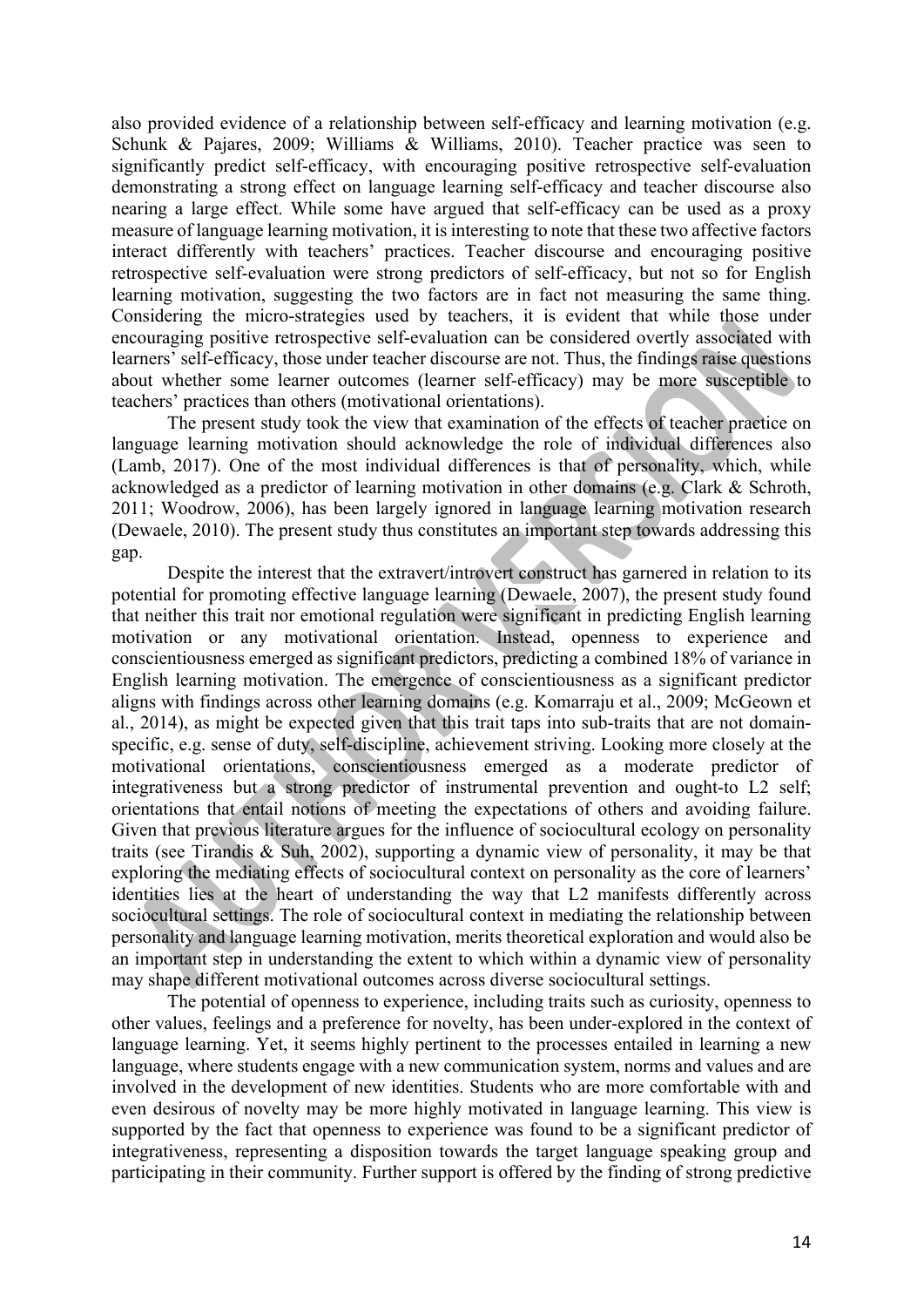power of openness to experience for the ideal L2 self, a construct that entails learners' engagement in the development of linguistic identity. From the nature of the data gathered it is not possible to ascertain whether this is because learners who are more open to new experience have greater imaginative capacity to envisage an ideal L2 self, whether they are more at ease with the notion of a new or evolving identity or whether it is a combination of both. Further exploration of this interplay would not only contribute to theorisation of the L2 selves, but may also yield insights into possible ways through which teachers might promote and support learners L2 identity development.

Very little is known about the relationship between personality and learning selfefficacy, particularly in L2 learning. Aligning with studies in other domains (e.g. Brown and Cinamon, 2016; Lent and Brown, 2008; Tang et al., 2008), this study found that personality was indeed a significant predictor of English learning self-efficacy, with emotional regulation emerging and conscientiousness demonstrating significant moderate effects. Overall the findings support a stronger role of learner personality in predicting motivational orientations and a stronger role of teacher discourse in predicting learner self-efficacy. Once again the findings support the need to further explore the role of personality in language learning and particularly to understand the interplay between learner and teacher variables in this enterprise. Doing so would enable the development of models of motivational practice more likely to respond to the individual needs of learners and to make greater use of the resources they bring to the classroom.

Recent work in personality studies indicates that personality traits can and do change throughout the lifespan (Roberts et al., 2008; Specht et al., 2014), for instance in response to age-graded life transitions, such as starting work, getting married etc., that require young adults to adopt new social roles associated with societal expectations and behavioural demands (Bleidorn, 2015). This dynamic view of personality aligns with current conceptualisations of language learning motivation also as a dynamic construct that responds to situations and contexts (Henry et al., 2015). Thus, there seems to be rich potential in exploring the ways in which personality development may interact with changing currents and patterns of motivation. Furthermore, the possibility of personality development opens up avenues for exploring the extent to which traits such as openness to experience and conscientiousness can be promoted, for instance through pedagogy and curriculum design that encourage reflective engagement with other values and other life experiences. Approaches to language education rooted in notions of intercultural citizenship, might on the one hand promote greater conscientiousness as language learning becomes a way through which to exercise active and meaningful citizenship in a global, multilingual world (Liddicoat and Scarino, 2013). On the other hand, through an emphasis on intercultural communicative competence and the requirement to better understand otherness, they may also foster greater openness to experience engaging learners with other values and ways of life (Porto et al., 2017).

In examining the role of personality traits and the role of teaching practice in predicting L2 motivation and self-efficacy, the present study makes a significant contribution to the field. Few studies have examined teacher practice through observation rather than self-report and none, to the best of my knowledge, have considered the individual resources that learners bring in the form of their personalities or how these personalities impact on L2 outcomes. The findings generated have implications for the way that L2 motivation and self-efficacy are theorised and point to the need to better understand the role of learner and teacher variables and by doing so to grant grater agency to learners and teachers. Furthermore, they strongly support calls for greater recognition of the need for teacher education courses to integrate a strong component of preparation for motivational teaching practice in their programmes that not only provides teachers with an understanding of general principles of motivational practice,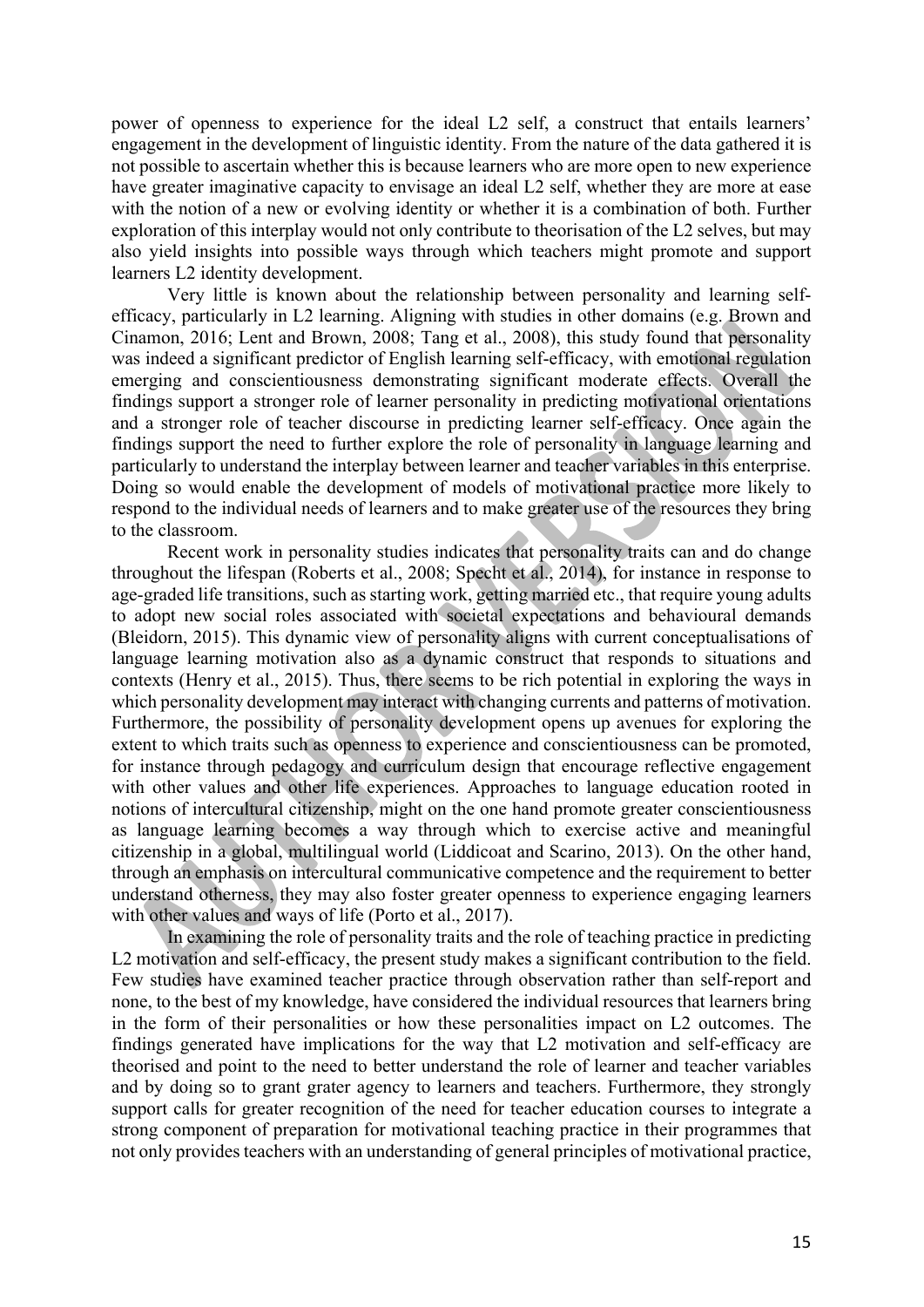but with the tools, skills and reflexivity to develop and adapt practices to the needs and contexts of their learners.

# *References*

AUTHOR (2018).

- Al-Hoorie, A-H. (2018). The L2 motivational self-system: a meta-analysis. *Studies in Second Language Learning and Teaching* 8(4): 721-754. Doi:10.14746/ssllt.2018.8.4.2.
- Alison J and Halliwell S (2002) *Challenging Classes: Focus on Pupil Behaviour*. London: CILT.
- Alrabai F and Moskovsky C (2016) The relationship between learners' affective variables and second language achievement. *Arab World English Journal* 7(2): 77-103. Doi: 10.24093/awej/vol7no2.6.
- Bandura A (1986) The explanatory and predictive scope of self-efficacy theory. *Journal of Social and Clinical Psychology* 4: 359–373.
- Bandura A (1994) Self-efficacy. In Ramachaudran V.S. (ed) *Encyclopedia of Human Behavior.* New York: Academic Press, pp.71-81.
- Bernaus M and Gardner RC (2008) Teacher motivation strategies, student perceptions, student motivation and English achievement. *The Modern Language Journal* 92(2): 387–401. Doi: 10.1111/j.1540-4781.2008.00753.x
- Bleidorn W (2015) What accounts for personality maturation in early adulthood? *Current directions in psychological science* 24(3): 245-252. Doi:10.1177/0963721414568662.
- Bown J and White CJ (2010) Affect in a self-regulatory framework for language learning. *System* 38(3): 432-443. doi.org/10.1016/j.system.2010.03.016
- Brown D and Cinamon RG (2016) Personality traits' effects on self-efficacy and outcome expectations for high school major choice. *International Journal of Vocational Education* 16: 343-361. Doi.org/10.1007/s10775-015-9316-4.
- Brown JD, Robson G, and Rosenkjar P (1996). Personality, motivation, anxiety, strategies, and language proficiency of Japanese students. *University of Hawai'i Working Papers in ESL* 15(1): 33-12.
- Busch D (1982) Introversion-extraversion and the EFL proficiency of Japanese students. *Language Learning* 32(1): 109-132.
- Carlson R (1965) Stability and change in the adolescent's self-image. *Child Development* 36: 659-666.
- Chan L (2014) Effects of an imagery training strategy on Chinese university students' possible second language selves and learning experiences. In Csizér K and Magid M (eds.), *The impact of self-concept on language learning.* Bristol: Multilingual Matters, pp. 357–376.
- Cheng H and Dörnyei Z (2007) The use of motivational strategies in Language instruction: the case of EFL teaching in Taiwan. *Innovation in Language Learning and teaching*  1(1): 153-174. doi.org/10.2167/illt048.0.
- Cheng MH, Cheng AYN and Tang SYF (2010) Closing the gap between the theory and practice of teaching: implications for teacher education programmes in Hong Kong. *Journal of education for teaching* 36(1): 91-104.
- Chen JF, Warden CA, and Chang H-T (2005) Motivators that do not motivate: The case of Chinese EFL learners and the influence of culture on motivation. *TESOL Quarterly* 39(4): 609–633. doi.org/10.2307/3588524
- Clark MH and Schroth CA (2010) Examining relationships between academic motivation and personality among college students. *Learning and Individual Differences* 20: 19-24. http://dx.doi.org/10.1016/j.lindif.2009.10.002.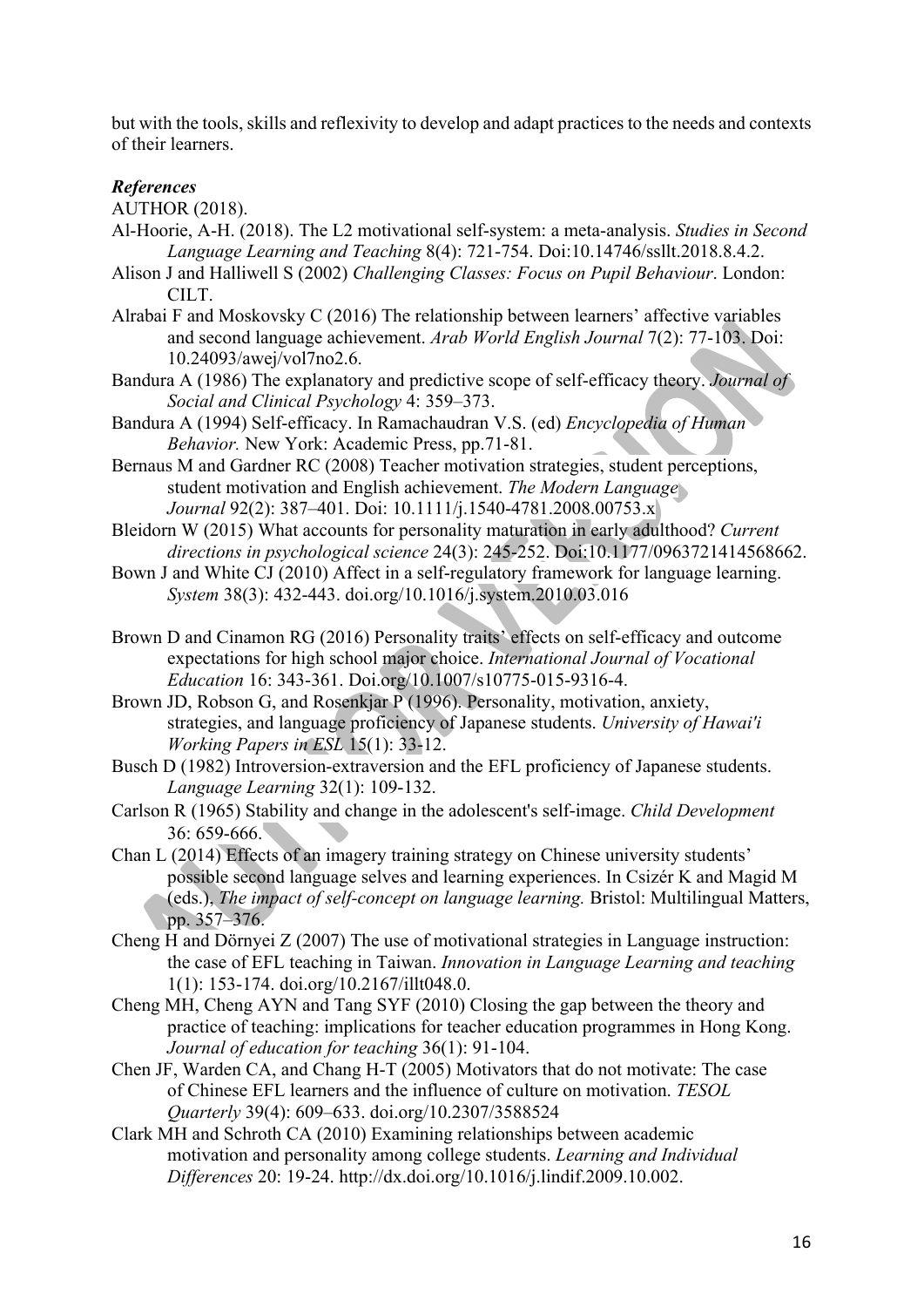- Cohen A and Macaro E (2007) *Language learner strategies: over 30 years of research and Practice.* Oxford University Press: Oxford.
- Costa PT Jr and McCrae RR (1985) The NEO Personality Inventory manual. Odessa, FL: Psychological Assessment Resources.
- Costa PT and McCrae RR (1995) Domains and facets: Hierarchical personality assessment using the Revised NEO Personality Inventory. *Journal of Personality Assessment* 64(1): 21-50. doi:10.1207/s15327752jpa6401\_2.
- Covington MV (1998) *The Will to Learn: A Guide for Motivating Young People.*  Cambridge: Cambridge University Press.
- Creswell J (2014) *Research Design: Qualitative, Quantitative, and Mixed Methods Approaches.* Thousand Oaks, CA: Sage.
- De Graaff R and Housen A (2009) Investigating the effects and effectiveness of L2 instruction. In Long M and Doughty C (eds) *The Handbook of Language Teaching*. Oxford: Blackwell, pp. 726-755.
- Dewaele, J.-M. & Furnham, A. (1999) Extraversion: The unloved variable in applied linguistic research. *Language Learning, 49*(3), 509-544.
- Dewaele J-M (2005) Investigating the psychological and emotional dimensions in instructed Language learning: obstacles and possibilities. *The Modern Language Journal* 89(3): 367-380. Doi.org/0026-7902/05/367-38.
- Dewaele J-M (2007) Inter-individual variation in self-perceived oral communicative competence of English L2 users. In Alcón Soler, E. and Safont Jordà MP (eds) *Intercultural Language Use and Language Learning*. Berlin: Springer Verlag, pp. 141-165.
- Dewaele J-M (2010) *Emotions in multiple languages*. Basingstoke: Palgrave Macmillan.
- Dewaele J-M (2013) Personality in second language acquisition. In Chapelle CA (ed) *The encyclopedia of applied linguistics*, Oxford, UK: Wiley-Blackwell, pp. 1-8, DOI: 10.1002/9781405198431.wbeal0904 9781405198431
- Dörnyei Z (2001) *Motivational strategies: creating and maintaining student motivation in the foreign language classroom.* New York: Cambridge University Press.
- Dörnyei Z (2005) *The psychology of the language learner: Individual differences in second language acquisition*. Mahwah, NJ: Lawrence Erlbaum.
- Dörnyei Z (2010) *Questionnaires in second language research: Construction, administration and processing* (2nd ed.). London: Routledge.
- Dörnyei Z and Csizér K (1998) Ten commandments for motivating language learners: results of an empirical study. *Language Teaching Research* 2(3): 203-229.
- Dörnyei, Z. & Ryan, S. (2015). *The psychology of the language learner revisited.* New York: Routledge.
- Dunn TJ, Baguley T and Brunsden V (2014) From alpha to omega: A practical solution to the pervasive problem of internal consistency estimation. *British Journal of Psychology* 105: 399–412.
- Ehrman ME (1994) The Type Differentiation Indicator and adult language learning success. *Journal of Psychological Type* 30: 10-29.
- Ehrman ME (2008) Personality and good language learners. In Griffiths C (ed) *Lessons from good language learners*. Cambridge: Cambridge University Press, pp. 83-99.
- Ehrman ME and Oxford RL (1995) Cognition plus: correlates of language learning success. *The Modern Language Journal* 79(1): 67-89. Doi.org/ 147.8.204.164.
- Fukuda S T, Sakata H and Takeuchi M (2011) Facilitating autonomy to enhance motivation: Examining the effects of a guided-autonomy syllabus. *Electronic Journal of Foreign Language Teaching* 8(1): 71–86.
- Gardner RC (1985) *Social psychology and second language learning: The role of attitudes*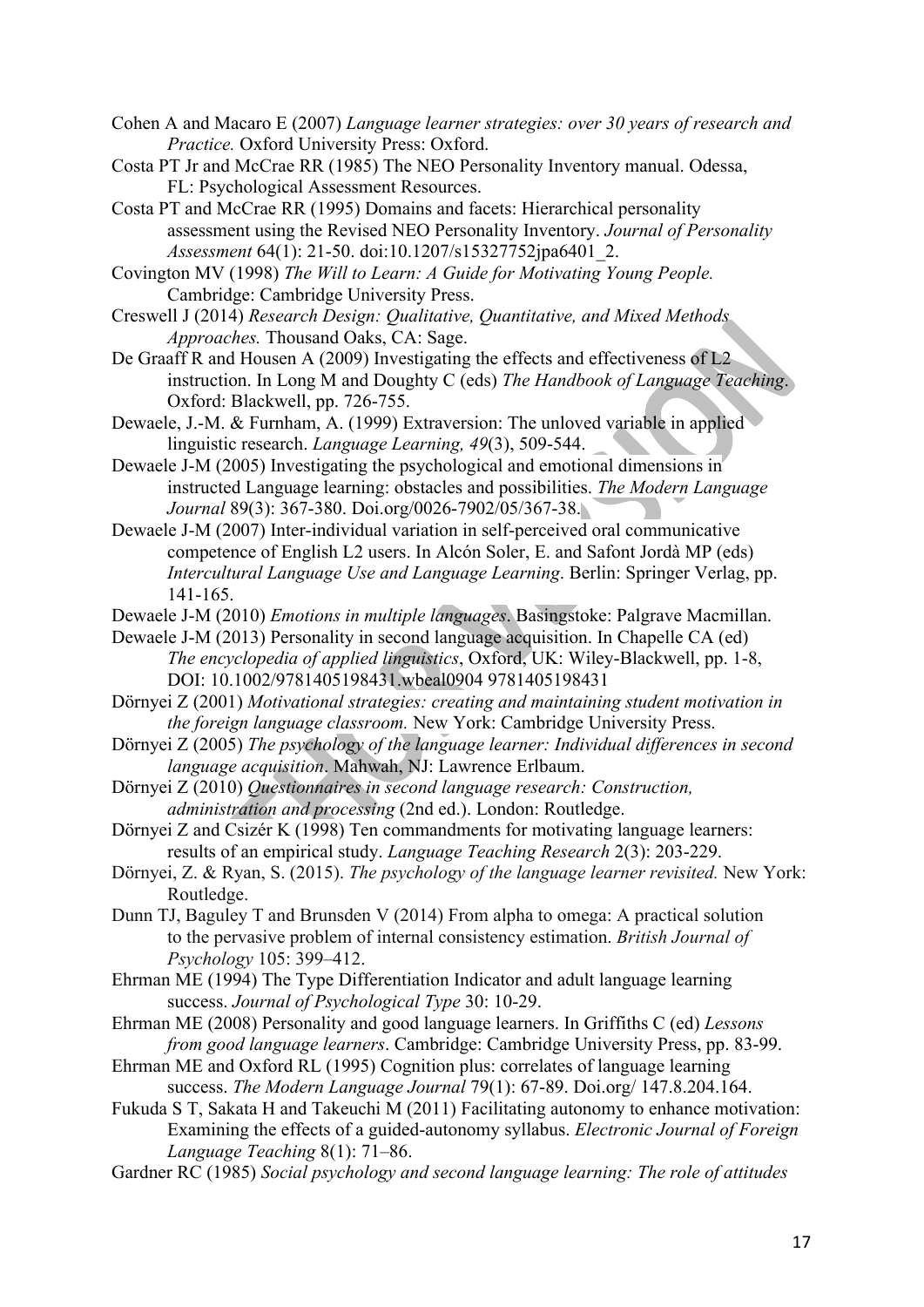*and motivation*. London: Edward Arnold.

- Gardner RC (2010) *Motivation and second language acquisition: the socio-educational model.* New York: Peter Lang.
- Garrett P and Young RF (2009) Theorizing affect in foreign language learning: an analysis of one learner's responses to a communicative-based Portuguese course. *Modern Language Journal* 93(2): 209-226. DOI: 10.1111/j.1540-4781.2009.00857.x
- Glas K (2016) Opening up 'spaces for maoeuvre': English teacher perspectives on learner motivation. *Research Papers in Education* 31(4): 442-461. Doi:10.1080/02671522.2015.1049287.
- Goldberg LR (1992) The development of markers for the Big-Five factor structure. *Psychological Assessment* 4(1): 26-42. Doi:10.1037/1040-3590.4.1.26.
- Guilloteaux, M. J. and Dörnyei, Z. (2008). Motivating language learners: A classroomoriented investigation of the effects of motivational strategies on student motivation. *TESOL Quarterly 42*(1): 55-77. Doi:10.1002/j.1545-7249.2008.tb00207.x.
- Hair J, Anderson R, Tatham R. and Black W. (2006) *Multivariate Data Analysis.* NJ: Pearson/Prentice Hall, Inc.
- Hinton P, Brownlow C, McMurray I and Cozens B (2004) *SPSS Explained*. London: Routledge.
- Henry A (2009) Gender differences in compulsory school pupils' L2 self-concepts: A longitudinal study. *System* 37: 177–93. Doi:10.1016/j.system.2008.11.003.
- Henry A, Davydenko S and Dörnyei Z (2015) The anatomy of Directed Motivational Currents: Exploring intense and enduring periods of L2 motivation. *The Modern Language Journal* 99(2): 329-345. Doi: 10.1111/modl.12214.
- Hiver, P. and Al-Hoorie, A-H. (2020). Re-examining the role of vision in second language motivation: a preregistered conceptual replication of You, Dörnyei, and Csizér (2016). *Language Learning* 70(1), 48-102.
- Horwitz EK, Horwitz MB and Cope J (1986) Foreign language classroom anxiety. *The Modern Language Journal* 70: 125-32.
- Keith TZ (2015) *Multiple regression and beyond: an introduction to multiple regression and structural equation modelling* (2nd Ed.). New York, NY: Taylor & Francis.
- Koch AA and Terrell TD (1991) Affective reactions of foreign language students to natural approach activities and teaching techniques. In Horwitz EK and Young DJ (eds) *Language anxiety: from theory and research to classroom implications.* Prentice Hall, Englewood Cliffs, N.J., pp.57-64.
- Komarraju M, Karau SJ and Schmeck RR (2009) Role of the Big Five personality traits in predicting college students' academic motivation and achievement. *Learning and Individual Differences,* 19(1): 47-52. DOI:10.1016/j.lindif.2008.07.001
- Kormos J and Csizér K (2008) Age-Related Differences in the Motivation of Learning English as a Foreign Language: Attitudes, Selves, and Motivated Learning Behavior. *Language Learning* 58(2): 327-355. doi.org/ 10.1111/j.1467-9922.2008.00443.x
- Kubanyiova M (2007) *Teacher development in action: an empirically-based model of promoting conceptual change in in-service language teachers in Slovakia.* (Unpublished Doctoral Thesis). Nottingham University, Nottingham, UK.
- Kubanyiova M and Dörnyei Z (2014) *Motivating learners, motivating teachers: building vision in the language classroom.* Cambridge: Cambridge University Press.
- Lamb M (2017) The motivational dimension of language teaching. *Language Teaching,*  50(3): 301-346. Doi:10.1017/S0261444817000088.
- Larsen RJ and Buss DM (2010) *Personality Psychology.* McGraw Hill: New York. Lent RW and Brown SD (2008) Social cognitive career theory and subjective well-being in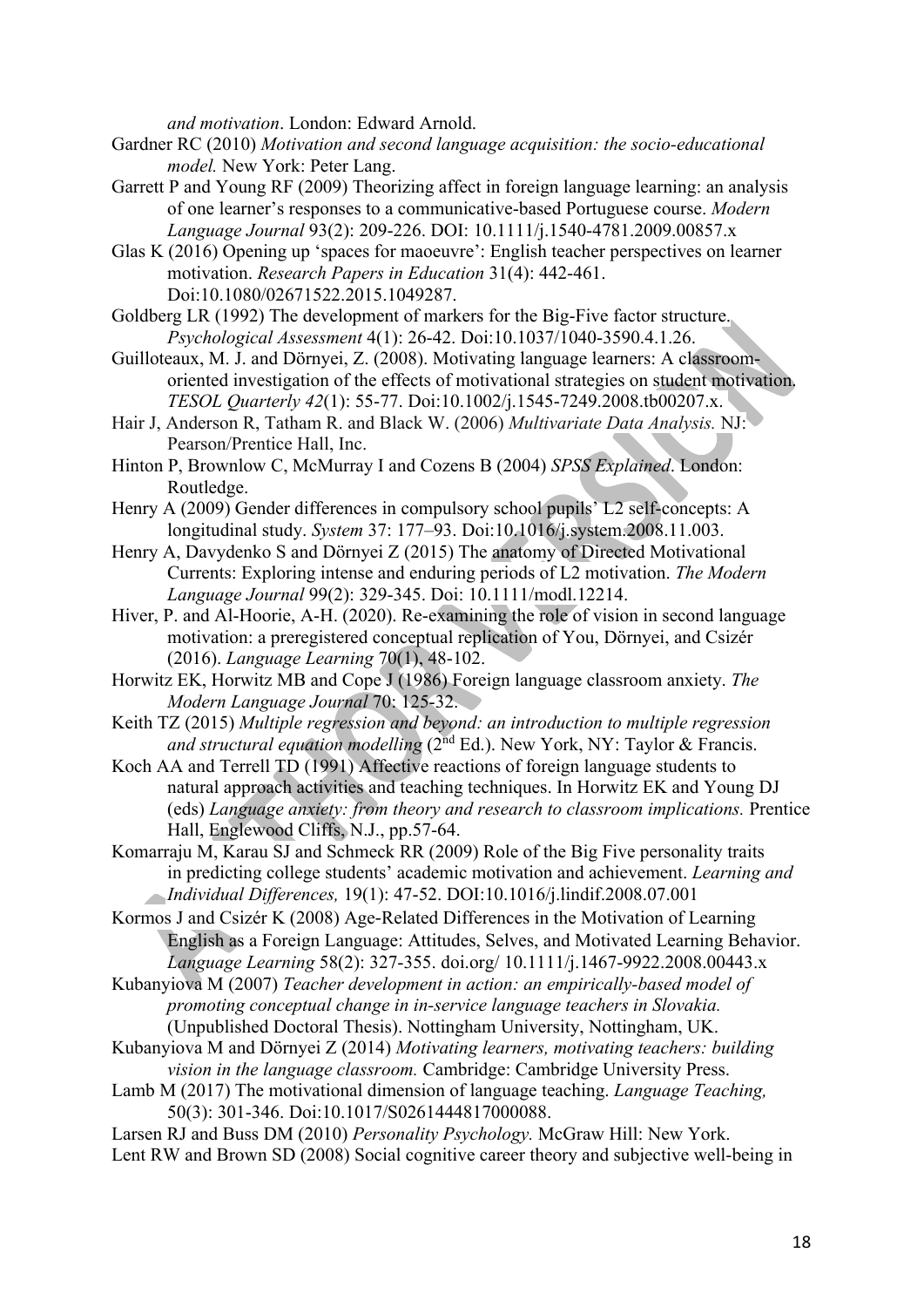the context of work. *Journal of Career Assessment* 16: 6–21. Doi:10.1177/1069072707305769

- Liang HY and Kelsen B (2018) Influence of personality and motivation on oral presentation performance. *Journal of Psycholinguistic Research* 47(4): 755-776. Doi: 10.1007/s10936-017-9551-6.
- Liddicoat A and Scarino A (2013) *Intercultural language teaching and learning*. Chichester: Wiley.
- Liu Y and Thompson A (2018) Language learning motivation in China: an exploration of the L2MSS and psychological reactance. *System* 72: 37-48. Doi:10.1016/j.system.2017.09.025
- Locke EA (1968) Toward a theory of task motivation and incentives. *Organizational Behavior and Human Performance* 3(2): 157–189*.* Doi*:*10.1016/0030- 5073(68)90004-4*.*
- MacIntyre PD, Mackinnon SP and Clément R (2009) From integrative motivation to possible selves: The baby, the bathwater and the future of language learning motivation research. In Dörnyei Z and Ushioda E (eds.), *Motivation, Language Identity and the L2 Self*. North York, ON: Multilingual Matters, pp. 43-65.
- Magid M (2014) A motivational programme for learners of English: An application of the L2 motivational self-system. In Csizér K and Magid M (eds.), *The impact of selfconcept on language learning.* Bristol: Multilingual Matters, pp. 333–356.
- Magid M and Chan L (2012) Motivating English learners by helping them visualize their Ideal L2 self: lessons from two motivational programmes. *Innovation in Language Learning and Teaching* 6(2): 113-125.
- Masgoret AM and Gardner R (2003) Attitudes, motivation and second language learning: A meta-analysis of studies conducted by Gardner and associates. *Language Learning* 53(1): 123-163. Doi.org/10.1111/1467-9922.00227.
- Mayer JD (2015) The personality systems framework: current theory and development. *Journal of Research in Personality* 56: 4-14. doi.org/10.1016/j.jrp.2015.01.001
- McCrae RR and Costa PT (2003) *Personality in Adulthood: a five-factor theory perspective,* 2nd ed. New York NY: Guilford Press.
- McGeown S, Putwain D, Geijer Simpson E, Boffey E, Markham J and Vince A (2014) Predictors of adolescents' academic motivation: Personality, self-efficacy and adolescents' characteristics. *Learning and individual differences* 32: 278-286. doi,.org/10.1016/j.lindif.2014.03.022.
- McGhee RL, Ehrler DJ and Buckhalt JA (2007) Five-Factor Personality Inventory Children (FFPI-C). Texas, U.S: PRO-ED, Inc.
- Medford E and McGeown S (2012) The influence of personality characteristics on children's intrinsic motivation. *Learning and Individual Differences* 22(6): 786-791. Doi:10.1016/j.lindif.2012.06.002
- Mills N, Pajares F and Herron C (2007) Self-efficacy of college intermediate French students: Relation to Achievement and motivation. *Language Learning* 57(3): 417- 442. Doi:10.1111/j.1467-9922.2007.00421.x.
- Moskovsky C, Alrabai F, Paolini S and Ractheva S (2012) The effects of teachers' motivational strategies on learners' motivation: a controlled investigation of second language acquisition. *Language Learning* 63(1): 34-62. Doi:10.1111/j.1467- 9922.2012.00717.x
- Murray G (2013) Pedagogy of the possible: Imagination, autonomy, and space. *Studies in Second Language Learning and Teaching* 3(3): 377-396. Doi:10.14746/ssllt.2013.3.3.4
- Ng C-H (2003) Re-conceptualizing Achievement Goals from a Cultural Perspective. Paper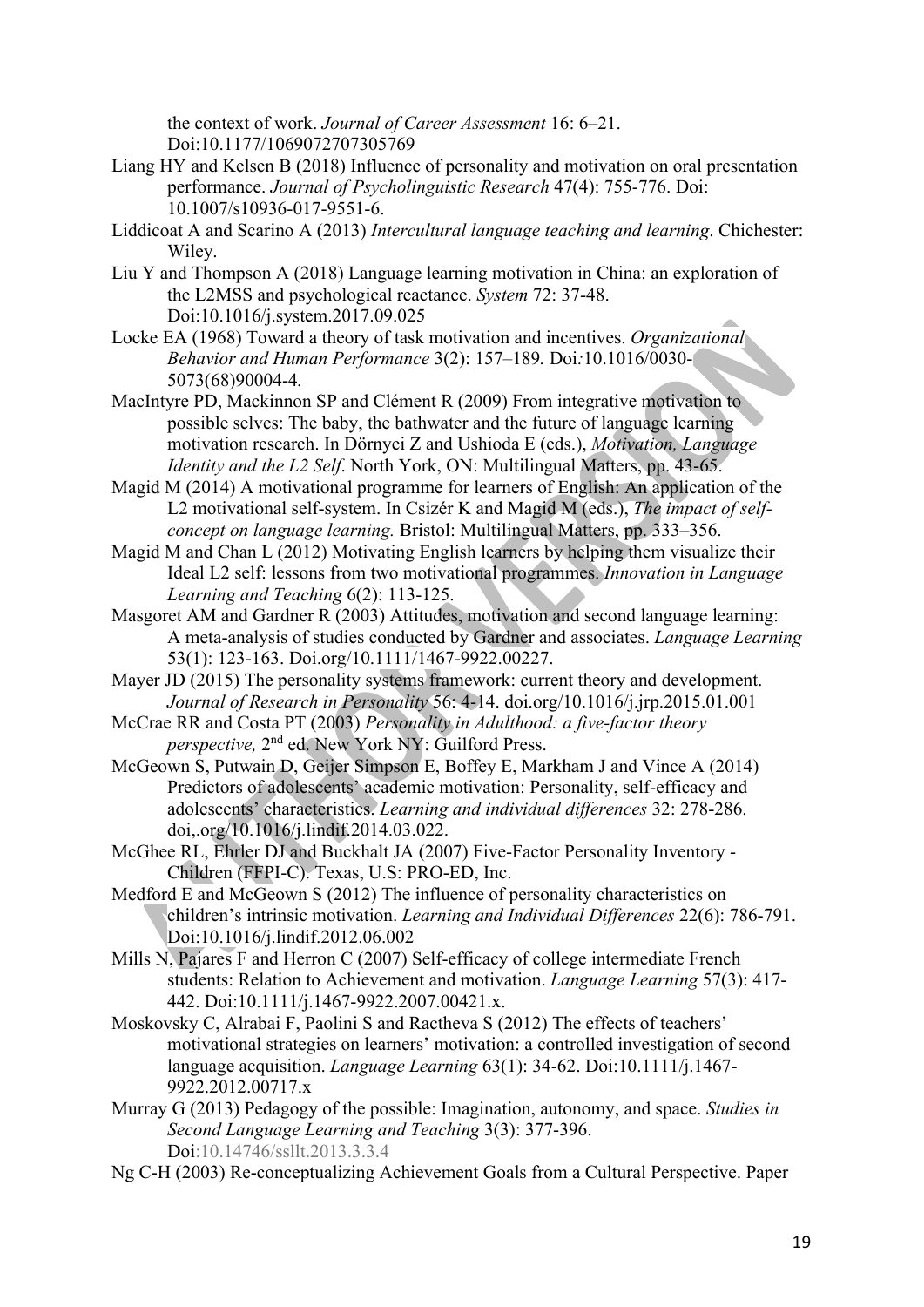presented at *Joint Conference of NZARE & AARE*, Auckland, New Zealand.

- Noels KA, Pelletier LG, Clément R and Vallerand RJ (2003) Why are you learning a second language? Motivational orientations and Self-Determination Theory. *Language Learning* 53(1): 33-64. Doi:10.1111/1467-9922.53223
- Norris JM and Ortega L (2003) Defining and measuring SLA. In Doughty CJ and Long MH (eds) *Handbook of Second Language Acquisition*. Malden, MA: Blackwell, pp.717-761.
- Ockey G (2011) Self-consciousness and assertiveness as explanatory variables of L2 oral ability: A latent variable approach. *Language Learning* 61: 968–989. Doi: 10.1111/j.1467-9922.2010.00625.x.
- O'Malley JM and Chamot AU (1990) *Learning strategies in second language acquisition.* Cambridge University Press, Cambridge.
- Papi M and Abdollahzadeh E (2012) Teacher motivational practice, student motivation, and possible L2 selves: An examination in the Iranian EFL context. *Language Learning,*  62(2): 571-594.
- Porto M, Houghton SA and Byram M (2017) Intercultural citizenship in the (foreign) language classroom. *Language Teaching Research* 22(5): 484-498.
- Roberts BW, Wood D and Caspi A (2008) The development of personality traits in adulthood. In John OP, Robins RW and Pervin LA (eds) *Handbook of personality: Theory and research*. New York, NY, US: The Guilford Press, pp.375-398.
- Ruesch A, Bown J and Dewey D (2012) Student and teacher perception of motivational strategies in the foreign language classroom. *Innovation in Language Learning and Teaching* 6(1): 15-27. Doi: 10.1080/17501229.2011.562510
- Sakui K and Cowie N (2011) The dark side of motivation: teachers' perspectives on 'unmotivation'. *ELT Journal* 66(2): 205-213. Doi.org/10.1093/elt/ccr045 .
- Schunk DH and Pajares F (2009) Self-efficacy theory. In Wenzel KR and Wigfield A (eds) *Educational psychology handbook series. Handbook of motivation at school*. New York, NY, US: Routledge/Taylor & Francis Group, pp.35-53.
- Schunk DH and Usher EL (2012) Social cognitive theory and motivation. In Ryan RM (ed) *Oxford library of psychology. The Oxford handbook of human motivation*. New York, NY, US: Oxford University Press, pp.13-27.
- Spada N and Fröhlich M (1995) *COLT Communicative Orientation of Language Teaching observation scheme: Coding conventions and applications.* Sydney, Australia: Macquarie University, National Centre for English Language Teaching and Research.
- Specht J, Bleidorn W, Denissen JJ, Hennecke M, Hutteman R, Kandler C, Zimmermann J (2014) What drives adult personality development? A comparison of theoretical perspectives and empirical evidence. *European Journal of Personality* 28: 216–230.
- Starkweather J (2012) Step out of the past: Stop using coefficient alpha; there are better ways to calculate reliability. *Benchmarks RSS Matters*. Retrieved
- from: http://web3.unt.edu/benchmarks/issues/2012/06/rss-matters Sugita McEown M and Takeuchi O (2014) Motivational strategies in EFL classrooms: How
- do teachers impact students' motivation? *Innovation in Language Learning and Teaching* 8(1): 20-38. Doi: 10.1080/17501229.2012.741133
- Tabachnick B, Fiddell L (2007) *Using multivariate statistics* (5th Ed.). Boston: Pearson.
- Taguchi T, Magid M and Papi M (2009) The L2 motivational self system amongst Chinese, Japanese, and Iranian learners of English: A comparative study. In Dornyei Z and Ushioda E (eds) *Motivation, language identity and the L2 self*. Clevedon, UK: Multilingual Matters, pp.66-97.
- Tang M, Pan W and Newmeyer M (2008) Factors influencing high school students' career aspirations. *Professional School Counselling* 11: 285-295.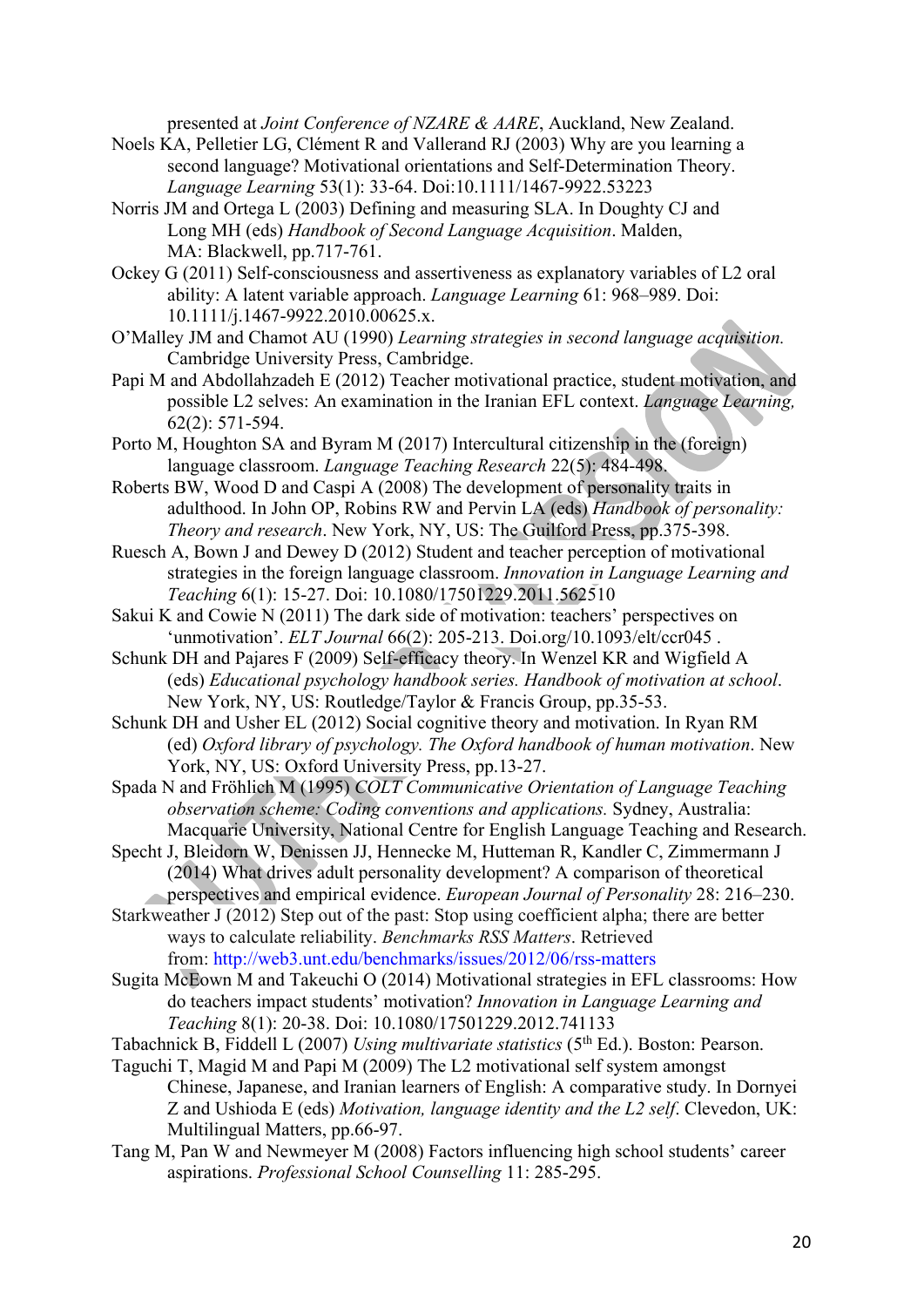Teimouri Y (2017) L2 selves, emotions, and motivated behaviors. *Studies in Second Language Acquisition* 39: 691–709. Doi:10.1017/S0272263116000243.

- Tirandis HC and Suh EM (2002) Cultural influenced on personality. *Annual Review of Psychology* 53: 133-160. Doi: 10.1146/annurev.psych.53.100901.135200
- Tran M (2018) *A mixed methods study of Hong Kong adults' motivation to learn English in continuing education.* (Unpublished Doctoral Thesis). The University of Hong Kong, Hong Kong SAR.
- Ushioda E (2009) A person-in-context relational view of emergent motivation, self and identity. Dörnyei Z and Ushioda E (eds) *Motivation, language identity and the L2 self.* Bristol: Multilingual Matters, pp. 215-228.
- Verhoeven L and Vermeer A (2002) Communicative competence and personality dimensions in first and second language learners. *Applied Psycholinguistics* 23: 361- 374. Doi:10.1017/S014271640200303X.
- Warden CA and Lin HJ (2000) Existence of integrative motivation in an Asian EFL setting. *Foreign Language Annals* 33(5): 535-547. Doi:10.1111/j.1944- 9720.2000.tb01997.x.
- Wei M (2007) The interrelatedness of affective factors in EFL learning: an examination of motivational patterns in relation to anxiety in China. *TESL-EJ* 11(1): 1-23.
- Wigfield A and Eccles JS (1992) The development of achievement task values: A theoretical analysis. *Developmental Review* 12(3): 265-310. Doi:10.1016/0273- 2297(92)90011-P.
- Williams T and Williams K (2010) Self-efficacy and performance in mathematics: Reciprocal determinism in 33 nations. *Journal of Educational Psychology* 102(2): 453-466. Doi:10.1037/a0017271
- Wong RMH (2014) An investigation of strategies for student motivation in the Chinese EFL context. *Innovation in Language Learning and Teaching* 8(2): 132-154. Doi: doi.org/10.1080/17501229.2013.777449.
- Wong MHR and Wong R (2017) Alignment of motivational strategies: the perceptions of teachers and students. *Educational Practice and Theory* 39(2): 57-85. Doi: 10.7459/ept/39.2.05.
- Woodrow L (2006) Anxiety and speaking English as a second language. *RELC Journal* 37: 308-328. Doi: 10.1177/0033688206071315.
- Wucherer BV and Reiterer SM (2018) Language is a girlie thing, isn't it? A psycholinguistic exploration of the L2 gender gap. *International Journal of Bilingual Education and Bilingualism* 21(1): 118-134. Doi: 10.1080/13670050.2016.1142499.
- Yashima T (2013) Individuality, imagination and community in a globalizing world. In Benson P and Cooker L (eds.) *The applied linguistic individual*. London: Equinox Publishing, pp. 46-58.
- Yeung SYS (2009) Is student-centred pedagogy impossible in Hong Kong? The case of inquiry in classrooms. *Asia Pacific Education Review* 10(3): 377-386.
- You CJ and Dörnyei Z (2016) Language learning motivation in China: Results of a largescale stratified survey. *Applied Linguistics* 37(4): 495-516. Doi.org/10.1093/applin/amu046

# **Appendix A: Sample questionnaire items**

How important to you are the following reasons for learning English? (Please mark 1-4 with 4 being very important and 1 being not important at all.

| Constructs | ltems                                                                 |
|------------|-----------------------------------------------------------------------|
|            | To be more at ease communicating with other people who speak English. |